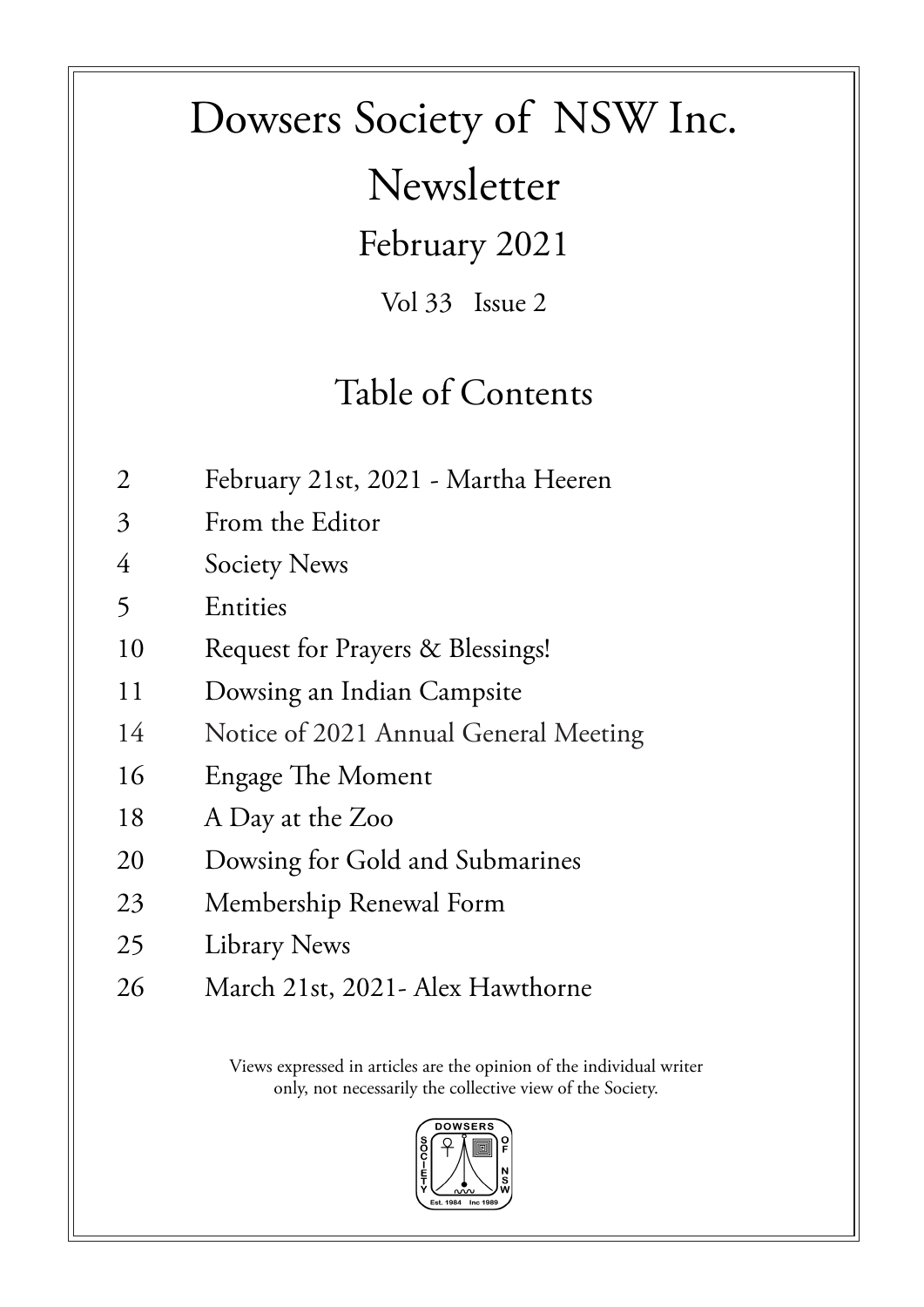# Speaker for February 21st, 2021 Martha Heeren - Earth Energies and Ley Lines - In Person Meeting at Hunters Hill  $\gamma$

Martha Heeren is a retired educator and<br>
librarian who loves doing research. She librarian who loves doing research. She has travelled extensively to many parts of the Earth, with a special interest in going to sacred sites where the earth energies are high.

She has followed the Michael/Mary Lines in Britain and also the Apollo/Athena Lines through Europe.



Other travels have taken her to South America, Africa, Asia and North America. These places can often be found on energy lines or ley lines.

The Australian Aboriginals call them Songlines, the '*English*' talk about ley lines, the Chinese use feng shui and dragon lines.

There are many factors that create and enhance the energetic fields of the Earth.

During her presentation Martha will explore some geobiology and consider what can enhance earth energies. Using her experience she will explain how to balance detrimental energy lines and how to protect our homes from their detrimental effect.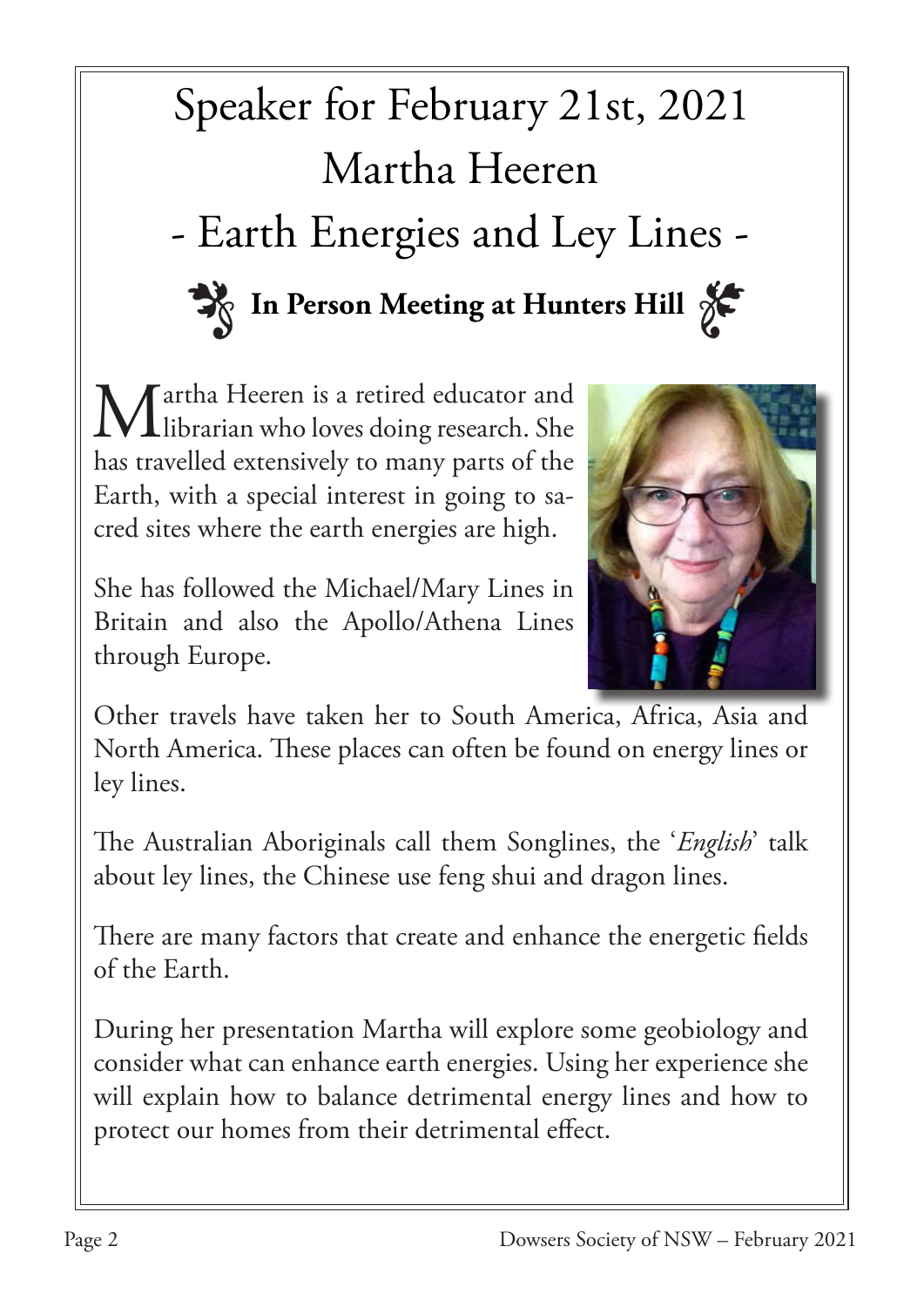## From the Editor

Looking at the state of the world today breaks my heart, but I know<br>that people will only wake up when the darkness becomes unbearathat people will only wake up when the darkness becomes unbearable. I recently watched a movie about a fictitious G20 meeting in Iceland. One of the countries proposed that the group allocate a small percentage to feed the hungry and help the poor. It was voted out almost unanimously by all the countries. When the proposing leader looked to each member in turn to help, he faced total silence and blank faces.

I think that our leaders need a huge dose of prayer to wake up. May be we can help and dowse to ask God and the angels for a solid dose of help not just for our leaders, but for everyone in general.

When I pray, I do imagine Archangel Michael holding a scroll, on which I write my prayer, then I ask him to take it to God personally, with an urgent sticker on it. Try it. If we all do it, we are bound to get a response.

The February meeting will be conducted live at the usual Hunters Hill Community Centre. I am looking forward to hearing Martha talk about her Ley Lines experience. This should be a very interesting presentation.

As promised last year, and to stay relevant in the internet age, we will give each member the option to continue receiving the printed version by mail as usual, or to receive the newsletter as a pdf document by email.

You do not need to do anything to continue receiving the printed version by Australia Post as usual. However, if you want to receive the pdf version instead, you need to contact Maureen Flowers by email on: membersdowserssociety@gmail.com to let her know. Naturally you will need to provide your email address too.

There is no provision to receive the newsletter in both formats. If you change your mind, please let Maureen know.

Until next time, *François*

Dowsers Society of NSW – February 2021 Page 3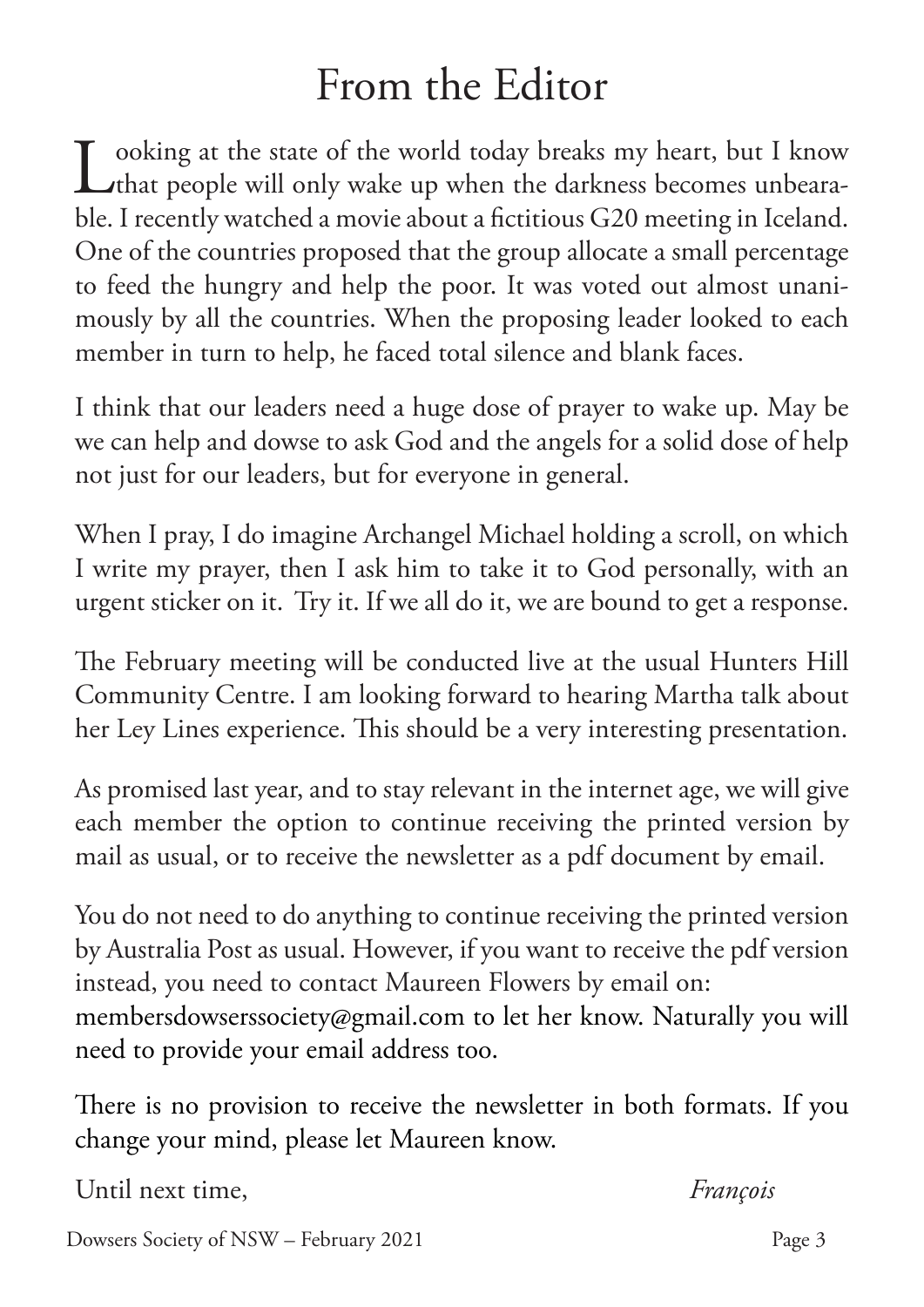## Society News

Pearest Members, we hope you realise how blessed we are to have our dowsing tool to navigate this world! The pendulum has been invaluable to help us thrive through 2020. The year 2021 might bring us a few unexpected challenges to invite us to stay connected to our truth.

We started our first presentation of 2021 on Zoom as it felt more appropriate. However we are having our February meeting at our Hunters Hill venue.

Our Annual General Meeting is scheduled for March and we hope it will be an opportunity for members who value our Society to join us on the committee! It is always beneficial to have fresh energy to keep the society abreast of our continuing expansion. Any financial member is always welcome to attend our monthly committee meeting, and we also need a few committed people to join our Committee and dedicate 2 hours of time for our planning meetings approximately 8 times a year.

Remember the Society is for you and the development of our dowsing community.

Thanks to Rai Krumm-Heller, the wonderful Facebook page is growing every day and is a great place to connect with other dowsers from all over the world!

Also if you come across an interesting speaker/dowser who is willing to share their experience/expertise, let us know and we will invite them! They can be anywhere in the world as they can share a video call with us.

We are looking forward to meeting you all in February and welcoming new committee members in March!

> ~ Martine The DSNSW Committee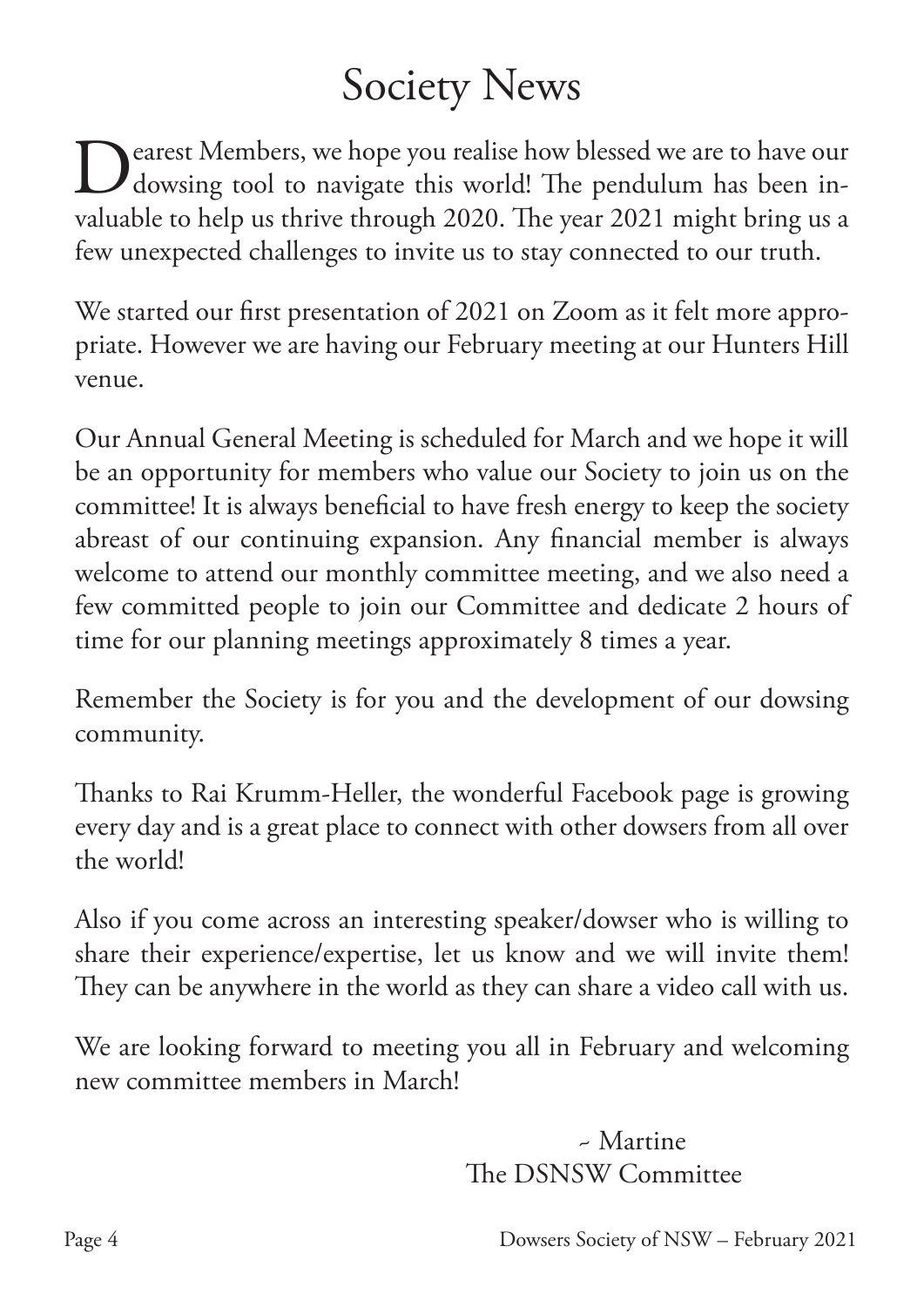### Entities

*By Sven Carlson*

*Reprinted from the Ozark Research Institute, Winter 2020 (Excerpted from Transformational Tools for Everyday Life, How to Develop as a Dowser.)*

 $A<sub>p</sub>$  entity is an energy that has<br>three-dimenpassed over from a three-dimensional physical body into the fourth dimension.

Not all entities cause trouble; some are simply lost souls. A person who has no belief system about what will transpire after he transitions, might become a lost soul.

Children who have died suddenly or



people who have committed suicide sometimes don't realize they have gone through transition and are confused when no one responds to them. It is possible to work with these lost entities and assist them over into the fifth dimension, which is what some people call heaven. Normally we do so at the request of a family member or loved one.

Now and then, people who are very attached to their homes don't want to leave, so they simply stay even after they transition. Even if they mean no harm, their house becomes haunted.

At other times, a person on his death bed whose family begs him to stay might accede out of guilt or remorse. His entity is not necessarily nonbeneficial but rather lost or misguided. When a person is ready to transition, I believe it's best for his survivors to express gratitude and love for his lifetime and to pray for his journey congruent with his belief system.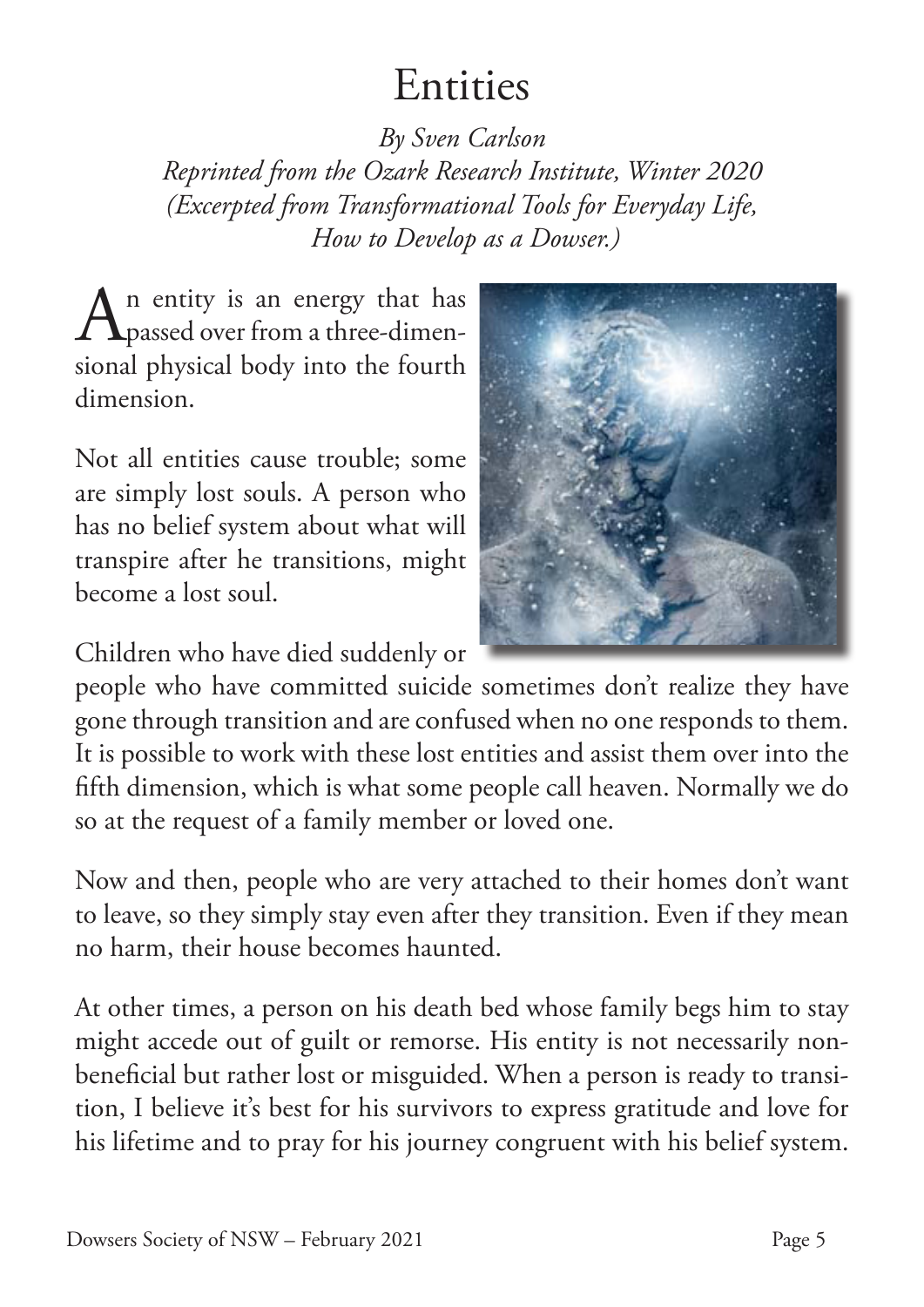A non-beneficial entity is one of the strongest energies in fourth dimension that we work with. Even so, humans have a stronger energy because of our three-dimensional physical bodies, and the experience of the physical body is precisely what the entity wants. Some of the characteristics of entity possession in a person are erratic behaviour, sudden change of personality, mood swings, inflated ego, a feeling of superiority, indecision, and simply acting like a different person.

As dowsers, we deal mainly with non-beneficial entities because they cause problems with other people, a workplace, a property or even an animal. We determine the number of entities and to what degree they have penetrated the client's energetic field and/or physical body. If the entity is strong enough, we consider it a possession. We have worked with very strong possessions with great success.

In clearing an entity, we never want to communicate with it directly. If we did, we would be giving it permission to interact directly with us and risking its interference in our energy and lives. It is like inviting someone into your house who you know will cause trouble. For this reason we use the clearing mantra in our work and always request the assistance of Spirit World to protect us.

When I was newer to dowsing, I had a frightening experience when an entity spoke to me directly. I had a long-term Rolf Method client whom I intuited had been sexually abused. She had a certain type of '*guarding*' which was almost palpable, a protective shield I could sense. Near the end of each session she had a slight seizure, stemming it seemed, from an emotional disturbance; she had no epileptic history. My hope was that the seizures would trigger a memory of her trauma that we could finally address.

In working with her, I was not getting the results I expected. I knew entities were present in her energetic field. One day I asked her directly, "*is there something else you might want to address here*?"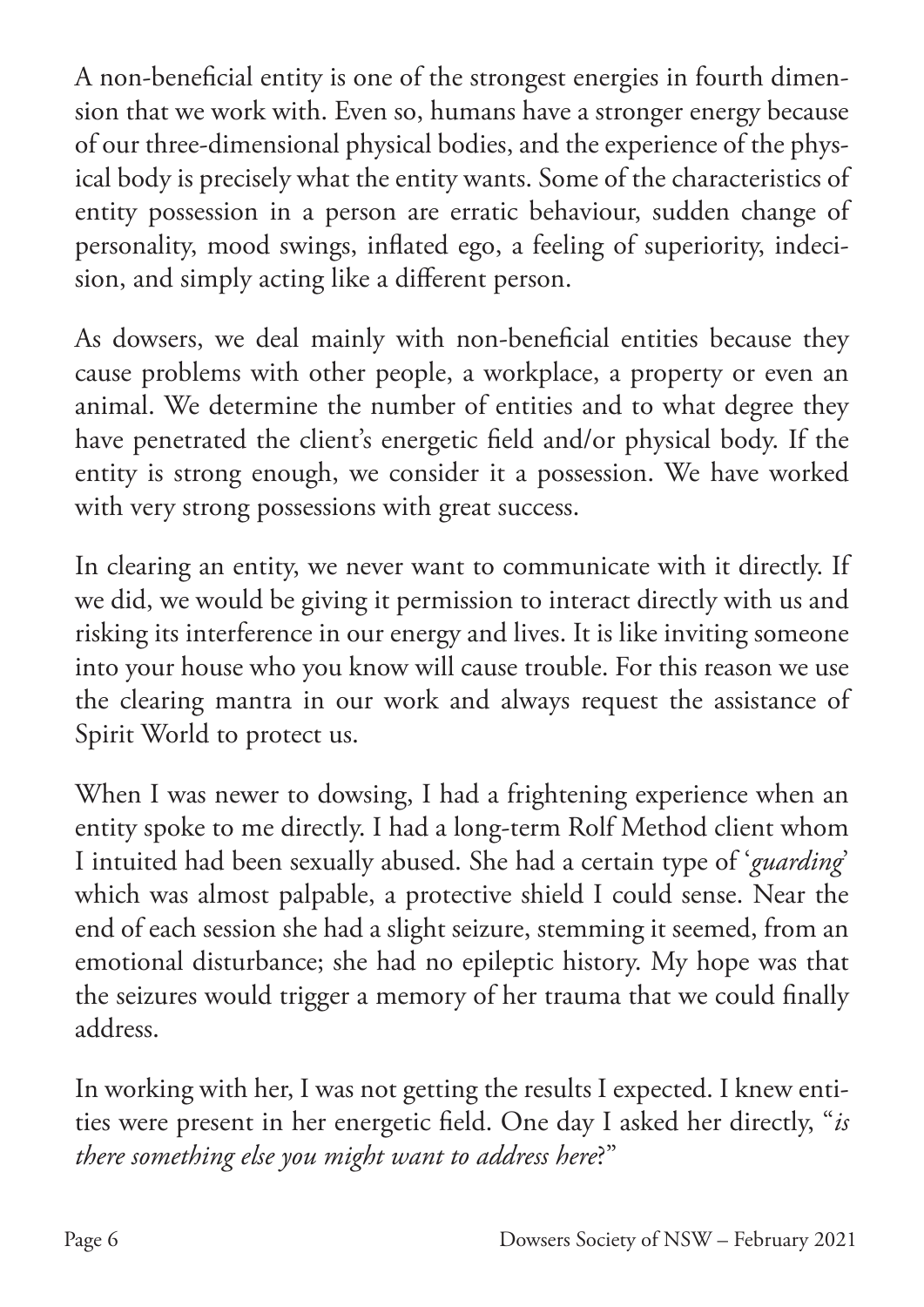My question gave the entity an opening to interact with me. Her seizure stopped in an instant, and she turned her head toward me at a weird, grotesque angle, with the malformed face of a man. In a deep man's voice, her entity asked, "*What is it you would like to work with?*" Every hair on the back of my neck stood straight up.

Previously, it had taken only a few minutes for her seizures to subside, but this time it took me over a half an hour to extract myself. The fact that the entity answered a question, to interfere with its clearing, showed that hers was a strong possession. The dowser must be aware when the entity tries to engage, and must talk only to the client.

Non-beneficial entities can affect people in numerous unpleasant ways. If they are attached to a living space or a property, they usually stay in that location, but if they exist in our personal field, they travel with us wherever we go.



A physical, emotional, or mental state of weakness can create a hole in our energetic fields through which our light of being shines. Entities can see the light and attach to our field, gaining the three-dimensional physical experience with the sensations they miss in the fourth dimension.

Entities tend to inhabit areas where people's energetic fields are most weakened - in bars, hospitals, churches, prisons, schools, and mortuaries. If an entity was an alcoholic in its previous life, it might hang out in a bar waiting for someone to weaken his field by getting intoxicated. The entity seizes the opportunity for a physical experience and attaches to a third dimensional energetic field to attain it.

In this way the entity gets to have the physical experience of intoxication. In hospitals, a patient who undergoes surgery or takes strong medication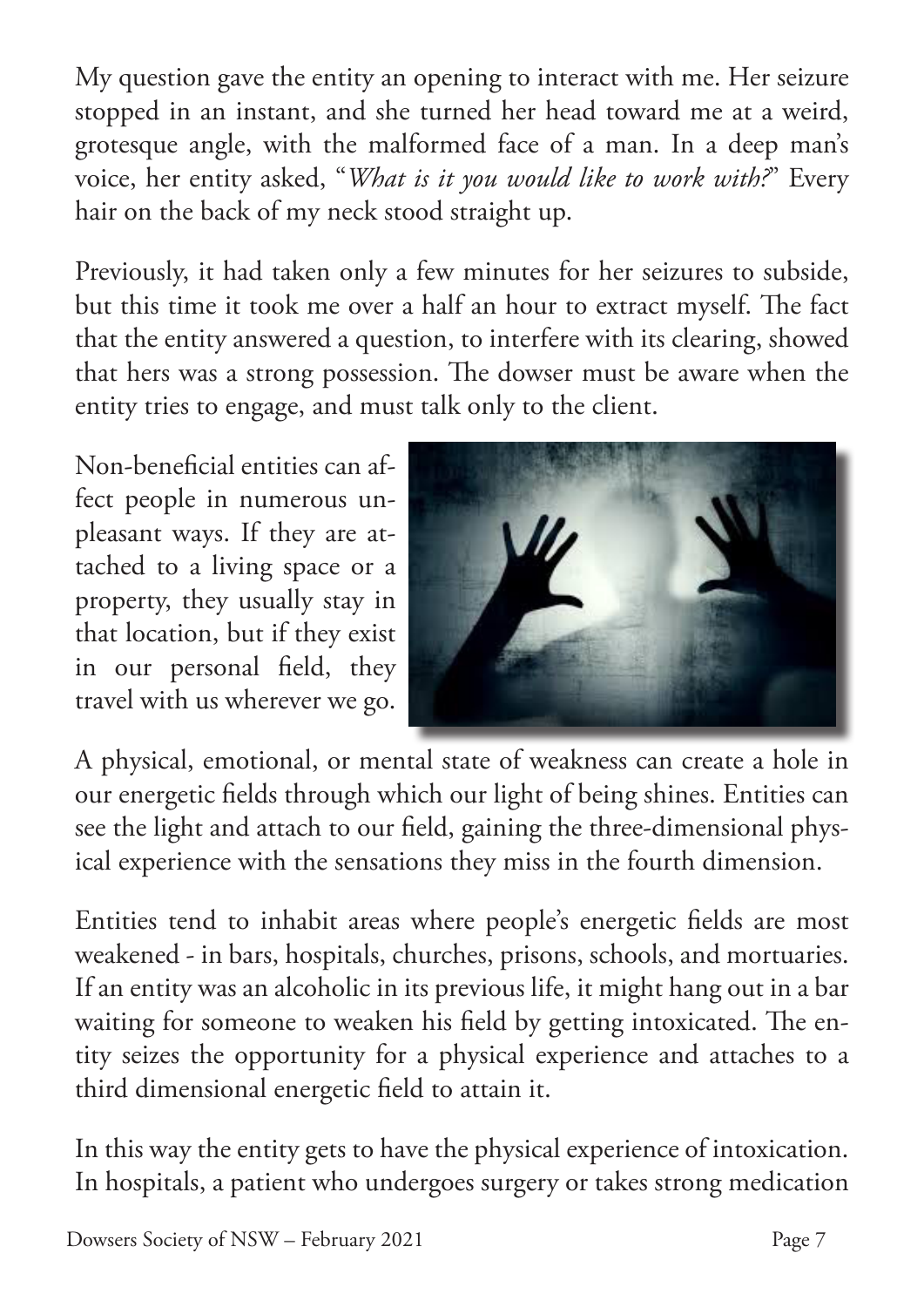has a weakened energy field. A state of fear is another contributor to a weakened energetic field.

When we clear entities by using the mantra, we send them over into the fifth dimension. Although Susan and I use the terminology '*into the light of fire,*' other people might call this '*God,*' '*Source*,' or '*Christ consciousness.*' We mean the entities no harm and put them in the hands of what we call '*spirit side',* to be dealt with by a knowledge greater than ours, keeping our ego and judgement out of the way for the highest good of all.

Clearing non-beneficial entities can save relationships and make a living space a haven. With the dowsing method, we usually accomplish an entity clearing in a single session. Some people call this clearing an exorcism, and that term is appropriate for certain belief systems.

One of the most interesting clearings Susan and I dowsed was to help a friend who was caretaking an 18-year-old Canadian woman. We will call her Terry. She slept 15 hours a day and only left her room for drugs or sex. We were not surprised that Terry did not show up the first couple of sessions. On the third session when she came to our office and I greeted her, she looked at me very strangely with a sideways glance. We went into the office where Susan was waiting and sat down.

Terry explained that when she was 12 years old, an entity came to her, and she embraced his friendship. Terry was a gifted natural artist, and in our first session Terry drew his picture for us - that of a young, handsome man.

Entities can shapeshift into what their host wants to see. Over the next two years Terry lost all her friends due to his influence, and her negative attitude and behaviour became so bad that her family kicked her out of the house at age fourteen. They supported her financially though, and she travelled the world with a backpack and her entity. Early in the dowsing session I asked if she knew what '*possession*' was.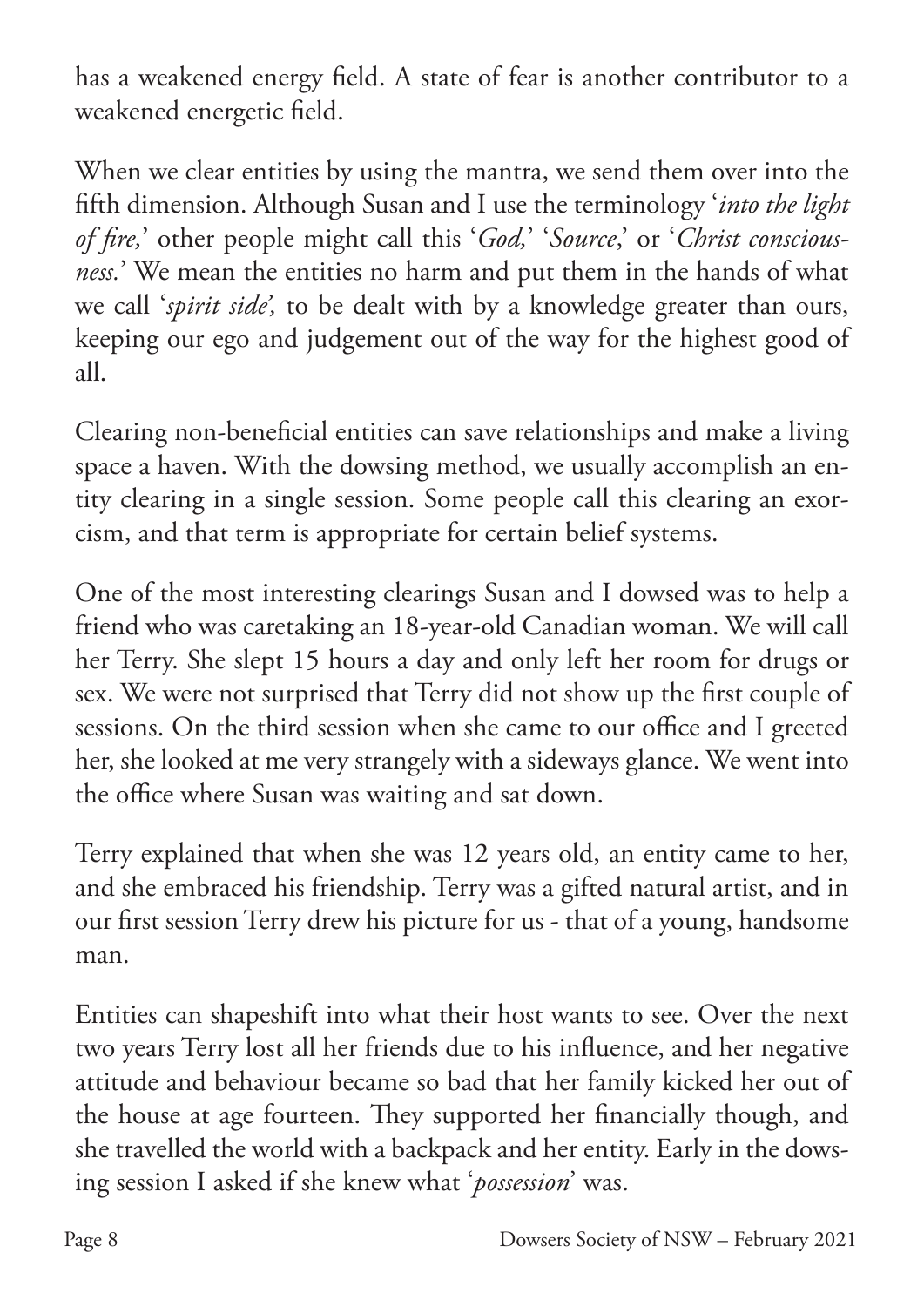In response, her entity with his male voice gave Susan and me the most descriptive explanation we had ever heard of what entities are and how they work.

I would give anything to have recorded that session as a teaching tool. Hers was the boldest entity we've ever come across. He told us, "*I own this girl*."



Terry said, "*I love my entity; he is my protector, my friend and my lover*." I motioned to Susan that working with Terry further would be a waste of time, but Susan was persistent and wanted to continue to find a way to help her.

Over the next 30-40 minutes the entity did most of the talking and tried to engage with us. He was very savvy, and it was quite the challenge to talk only to Terry. The entity taunted us repeatedly with his arrogance and insults.

Susan asked Terry a key question that gave us a way to communicate with her rather than her entity. Susan asked, "*Would you like me to dowse to see what percentage this entity, your friend / lover, is not in your best interest?*" Terry answered, "*Yes*". A tear dropped down her cheek. Susan dowsed and shared the result - 100% not in her best interest. After Susan found the crack in Terry's armour, tears flowed down her face and she said in her own voice, "*I just want to be myself again*."

The entity re-engaged and laughed and said, "*She loves me, and you can't get rid of me that easily*."

We then asked Terry, "*Are you ready for us to clear the entity*?" Crying, she said "*Yes*." We then dowsed and cleared the entity to fifth dimension.

Dowsers Society of NSW – February 2021 Page 9 After the clearing, Terry told us the entity remained up in a corner of the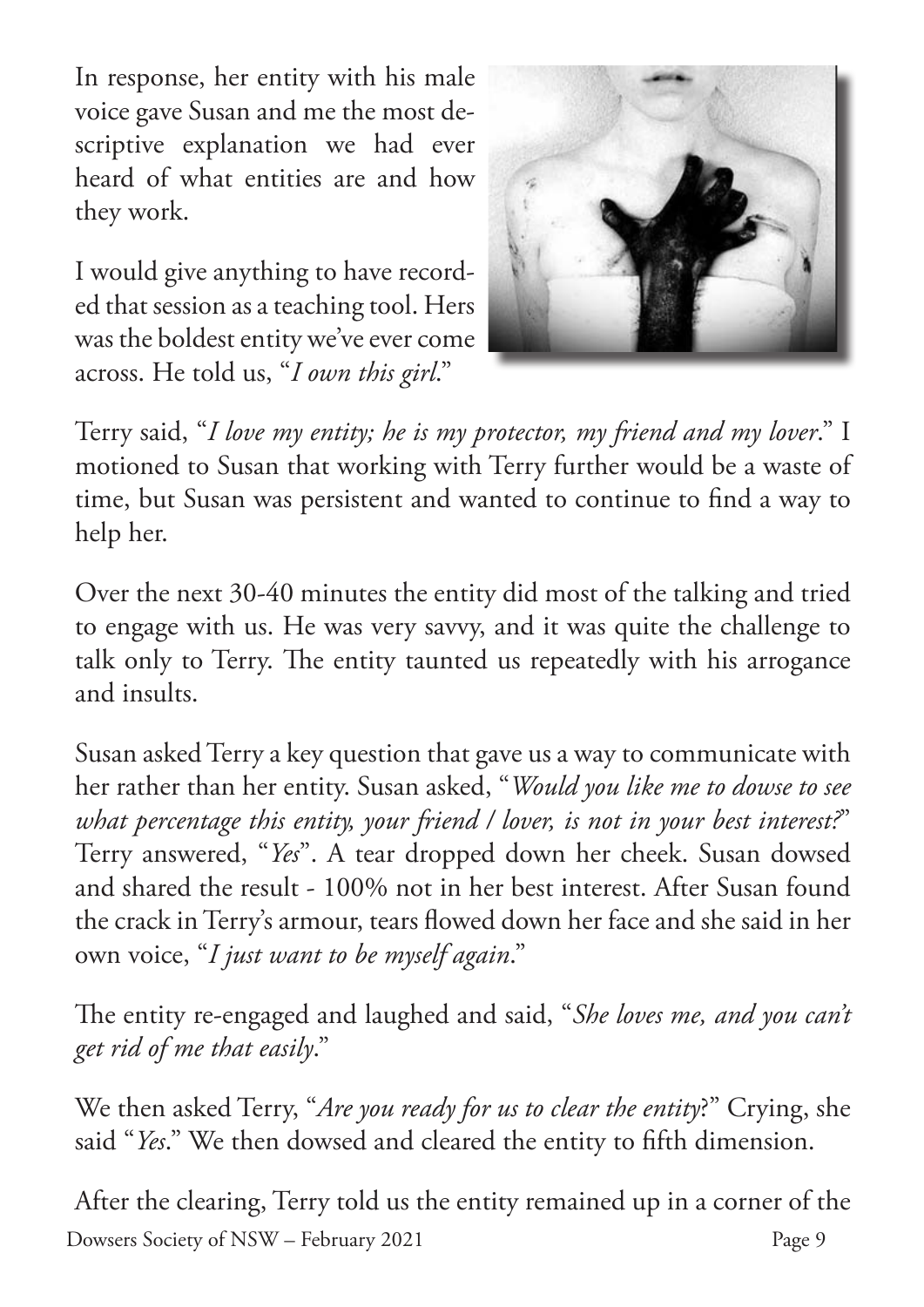office. Many strong entities, such as hers, install a program into the possessed person early on, to convince them that the entity can never be removed. It usually takes another session to explain what a program is and then to clear it. With some programs such as hers, several layers need to be addressed.

Terry came back in two weeks a changed person. We confirmed through dowsing that the entity had been successfully removed and we then cleared the remaining program. Soon Terry was out making friends and having lunches, and we received phone calls from Terry's acquaintances asking what we had done.

She became a different person, a normal, happy 18-year-old, and subsequently moved back to her native country, into her parent's home, and enrolled in school to become an artist.

*Sven is a highly skilled energy dowser teacher and practitioner blending numerous healing modalities to clear old patterns and investigate the root causes of disharmony. He and his wife Susan co-facilitate transformational workshops, private sessions and healing retreats. Their website:* https://susanandsven.com/dowsing/

# Request for Prayers & Blessings!

Our long time member and past President, Gordon De L Marshall is<br>in Sutherland hospital with some serious health conditions, and in Sutherland hospital with some serious health conditions, and needs our help.

Can we all please send him our kind thoughts, prayers & blessings to help him.

If any of our members know how to contact his family or any friends, please let Martine know at mnegroaaa@gmail.com.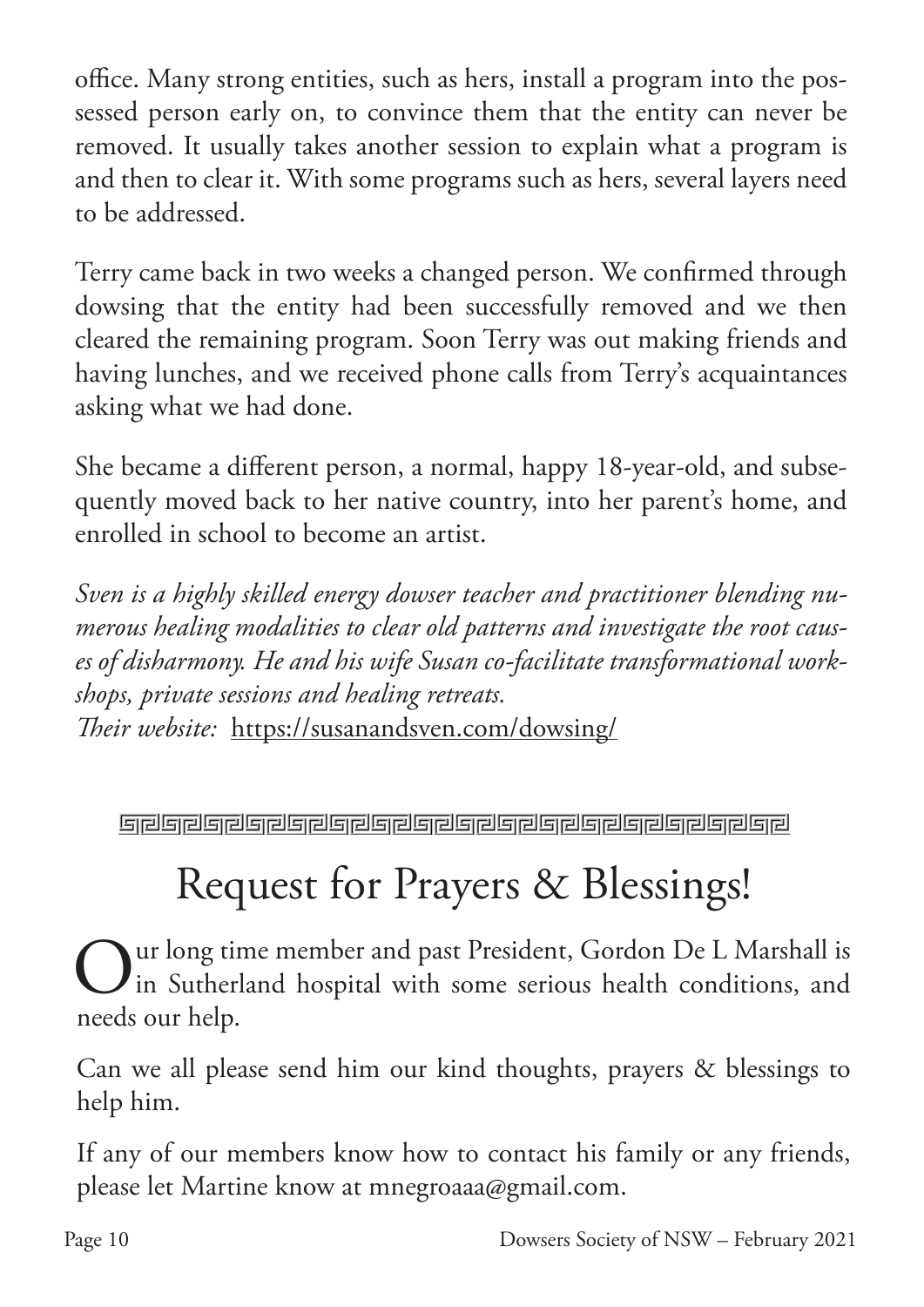## Dowsing an Indian Campsite

*David P. Barron, Noank, Connecticut Reprinted from the American Society of Dowsers, November 1986*

In the summer of 1985 I was in-<br>vited to visit with friends at their  $\mathbf 1$  vited to visit with friends at their home in Hampton, Connecticut, in order to investigate several local archaeological sites.

For reasons of privacy and security of the site mentioned in this article, I'll call these folks Bob and Verna Berm. They are both nature



lovers, naturalists and share conservative opinions.

When they built their home in Hampton, they were aware of the fact that their property had once contained an extensive American Indian campsite, so it was no surprise when representatives of the local tribe requested occasional, and readily agreed upon, visits.

During my first visit to the Berm's home, I had no intention of dowsing but, as it turned out, I was immediately struck by the ambience of the area, having an intuitive sense of there being something still active on the property. The acreage, a fairly flat, elevated plateau, overlooking nearby hills and gullies, was covered with wild grasses, low scrubs and ferns. Few trees grew on the clearing, but the whole perimeter was covered with conifers, mixed woods and undergrowth.

Before touring the property, Bob brought out some recently taken aerial photographs, pointing out numerous strange, circular '*earth prints*' dotting the fields. He suggested that these might be imprints of former lodges. I concurred and, after receiving permission to dowse, followed after them, L-rods in hand.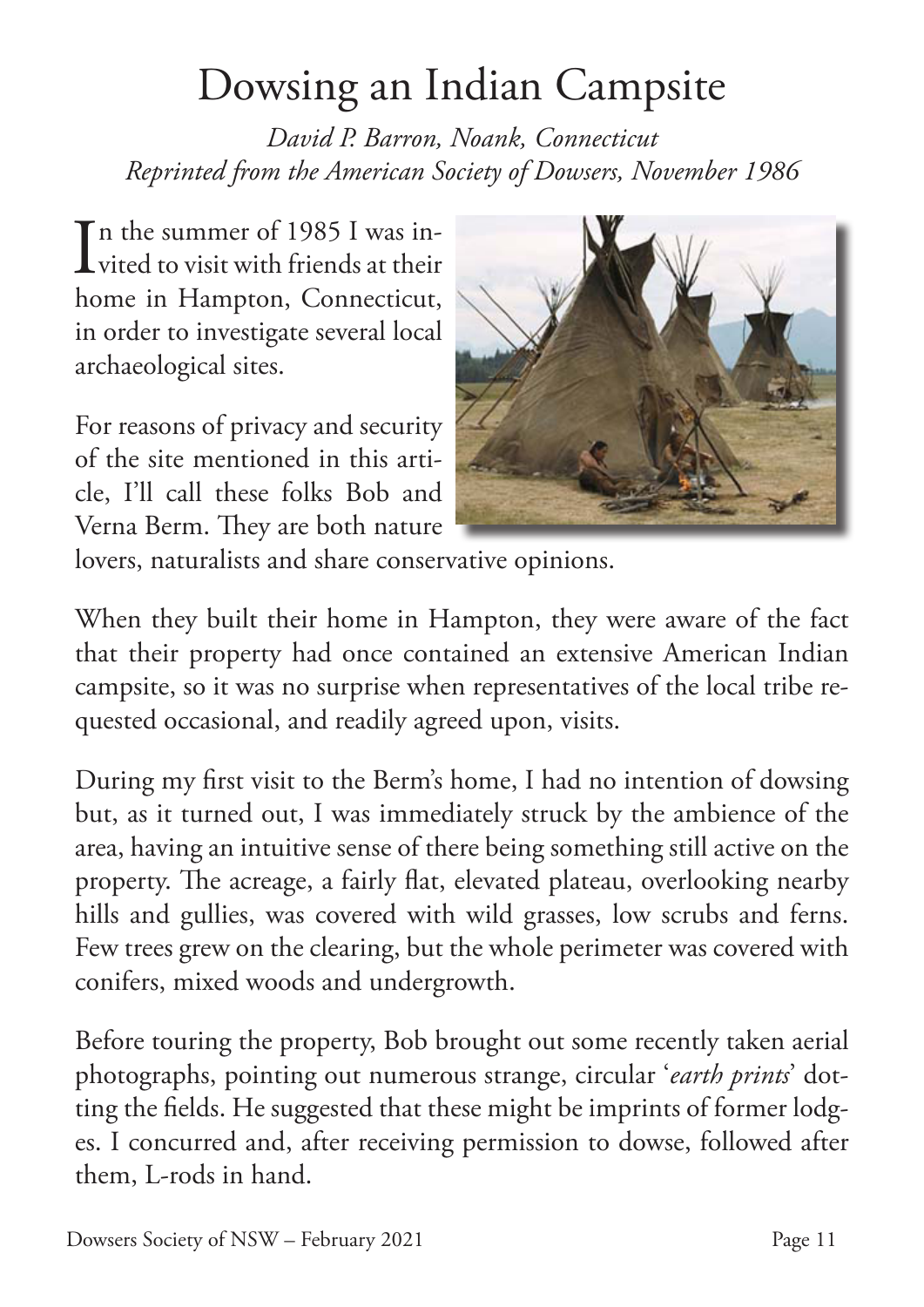The circles were clearly evident as we walked around and I dowsed each place, asking specific questions about age, function and features of whatever structure may have been there. My approach to dowsing such sites is a method I call '*Controlled Intuition,'* in which I let my rods either confirm or negate various impressions.

On the tour of their several acres, I seemed to locate specific habitations, including a major Council Lodge with an attached storage addition, several common living areas set out along a wide, open corridor, and one site which gave the very strong impression of feminine isolation and concern.

I took this site to be the location of a structure given over to Indian women for occupation during periods of menstruation, birthing and illness. Taken to the north-easterly section of the property, which dropped off steeply toward a small river, we stopped under the limbs of a hoary oak where, some days prior to our arrival, one of two Indian shamans had slept out in the open. The imprint of his body in the straw grass was evident.

Upon dowsing there, where a moderately deep water vein flowed, bifurcating just where the oak stood, I found the spot to be highly suggestive of a healing and restorative nature.

An impression came to mind that the younger of the two shamans had occupied the place and that he had some problems with his stomach.



On hearing this comment, Verna exclaimed, "*That's odd you should say such a thing. It was the younger of the two Indians and he had fasted for several days here. I'm sure he was uncomfortable for the lack of food.*"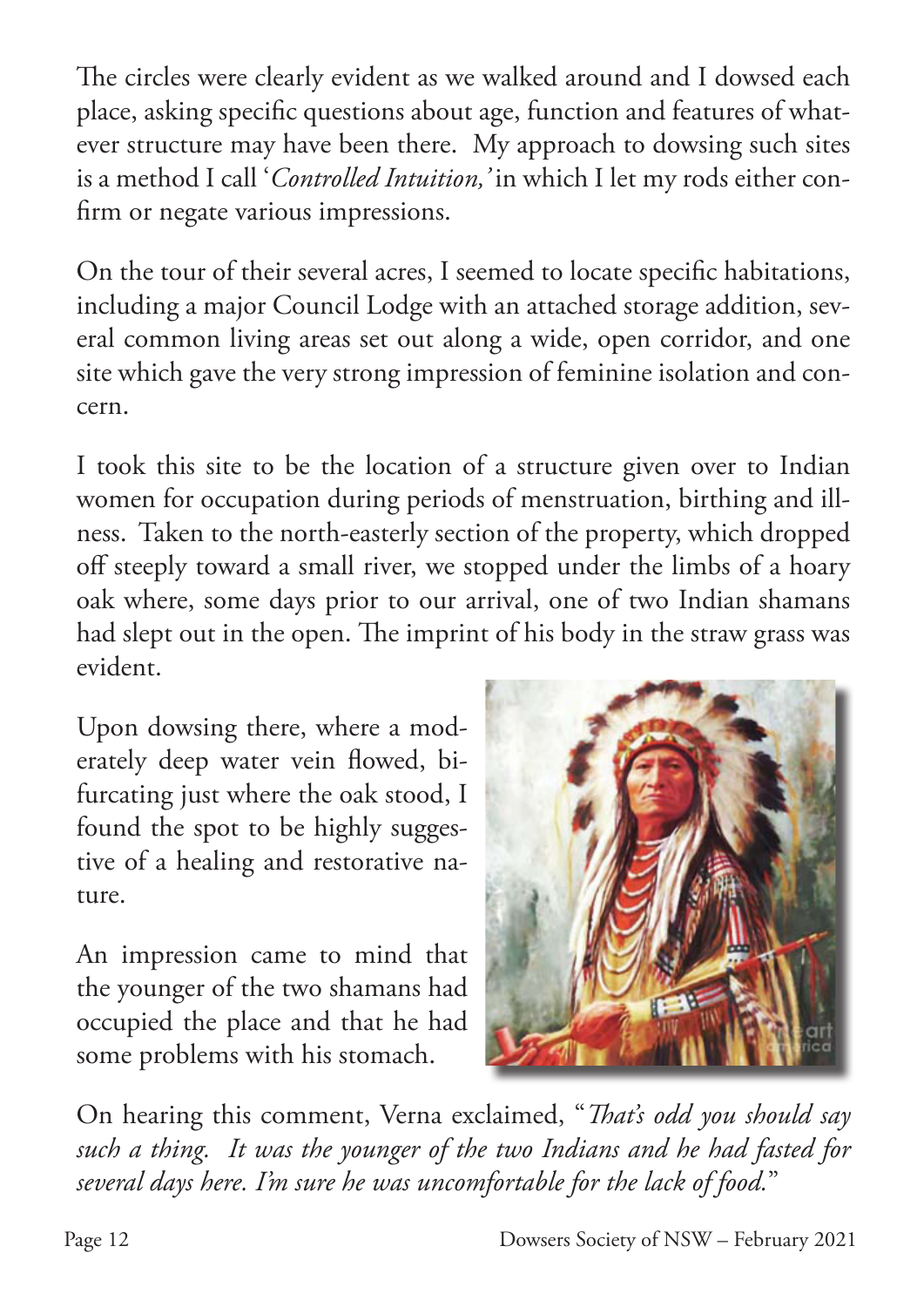We proceeded downhill toward the river and halted again, at a spot where Bob pointed out a low, ovoid-shaped rock cairn where several small slabs of stone had been set up on edge around the sites.

My dowsing strongly suggested that this was a burial site not much more than a hundred years old. In addition, the L-rods confirmed the potential location of a second, much more ancient stone cyst higher up on the brow of a fir-covered hillside. Investigation revealed, that sure enough, it was right there!

During the course of this informal tour I had been unaware of the fact that the Berms had been uncommonly attentive to my casual and offhanded comments. I certainly didn't feel as if I had been intruding on any religious or sacred matters by dowsing or identifying locations; the visit had been totally unobtrusive from an archaeological perspective.

That evening, however, after returning home to Groton, Connecticut, I received a call from my hosts. They informed me that their neighbour, a well-respected Indian woman, had heard of my visit and, in talking with the Berms, had expressed some astonishment over the accuracy of my identification of the lodges, the council seat, the women's abode, the sacred oak trees, and most significantly of the two burial sites.

I had told the Berms that the small cairn, located just above the outlet of a natural spring, marked the grave of a elderly Indian sachem during historic times, but that the other stone cyst pre-dated it by hundreds of years.

The Berm's Indian friend confirmed both identifications, commenting that she had once seen a picture of the old chief and knew of his burial there.



#### **Continues page 16**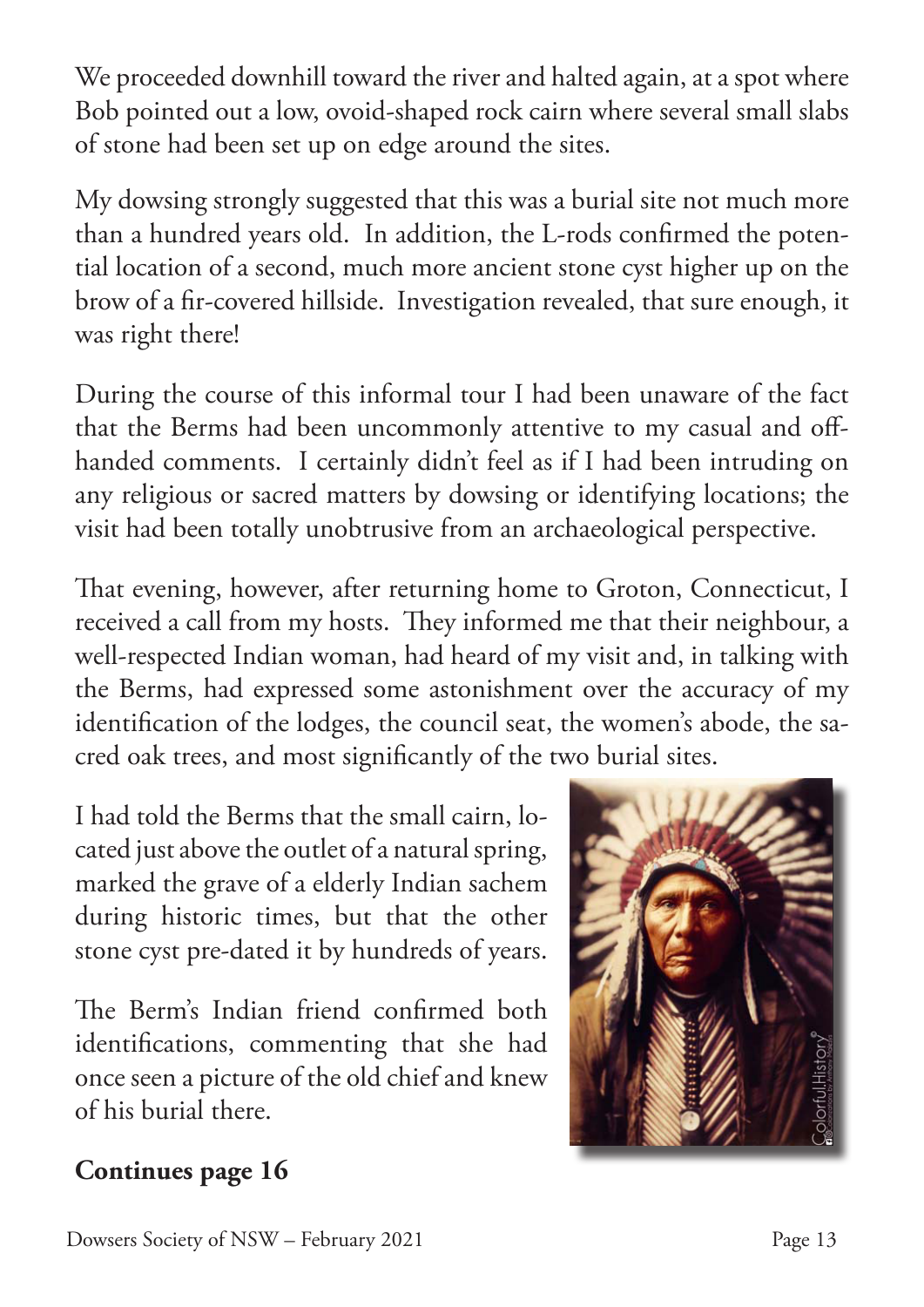| Society of NSW Inc.<br>Secretary: 50 Gerard Street, ALEXANDRIA NSW 2015<br>Registration No Y0791414 | 2021 ANNUAL GENERAL MEETING | the Constitution, the Annual General Meeting for the 2021 Financial<br>Year is hereby called to take place before the General Meeting on Sunday 21st March 2021. | NS FOR OFFICE BEARERS FOR 2021 | Nominations shall be of Financial Members and in writing, signed by two Financial Members of the Society,<br>accompanied by the written consent of the candidates (which may be endorsed on the form of the nomina-<br>tion) and shall be delivered to the Secretary of the Society <b>not less than seven days before the date</b><br>In accordance with Rule 14, nominations of candidates for the election of Office Bearers are hereby called. | (postcode)<br>(address) | $\overline{\circ}$ | (postcode)<br>(address) | being Financial Members of the Dowsers Society of NSW Inc. hereby nominate |
|-----------------------------------------------------------------------------------------------------|-----------------------------|------------------------------------------------------------------------------------------------------------------------------------------------------------------|--------------------------------|----------------------------------------------------------------------------------------------------------------------------------------------------------------------------------------------------------------------------------------------------------------------------------------------------------------------------------------------------------------------------------------------------------------------------------------------------|-------------------------|--------------------|-------------------------|----------------------------------------------------------------------------|
| Dowsers                                                                                             | NOTICE OF                   | In accordance with Rules 22 & 23 of                                                                                                                              | NOMINATION                     | fixed for the Annual General Meeting or any adjournment of that meeting.                                                                                                                                                                                                                                                                                                                                                                           | (full name)<br>and      |                    | (full name)             |                                                                            |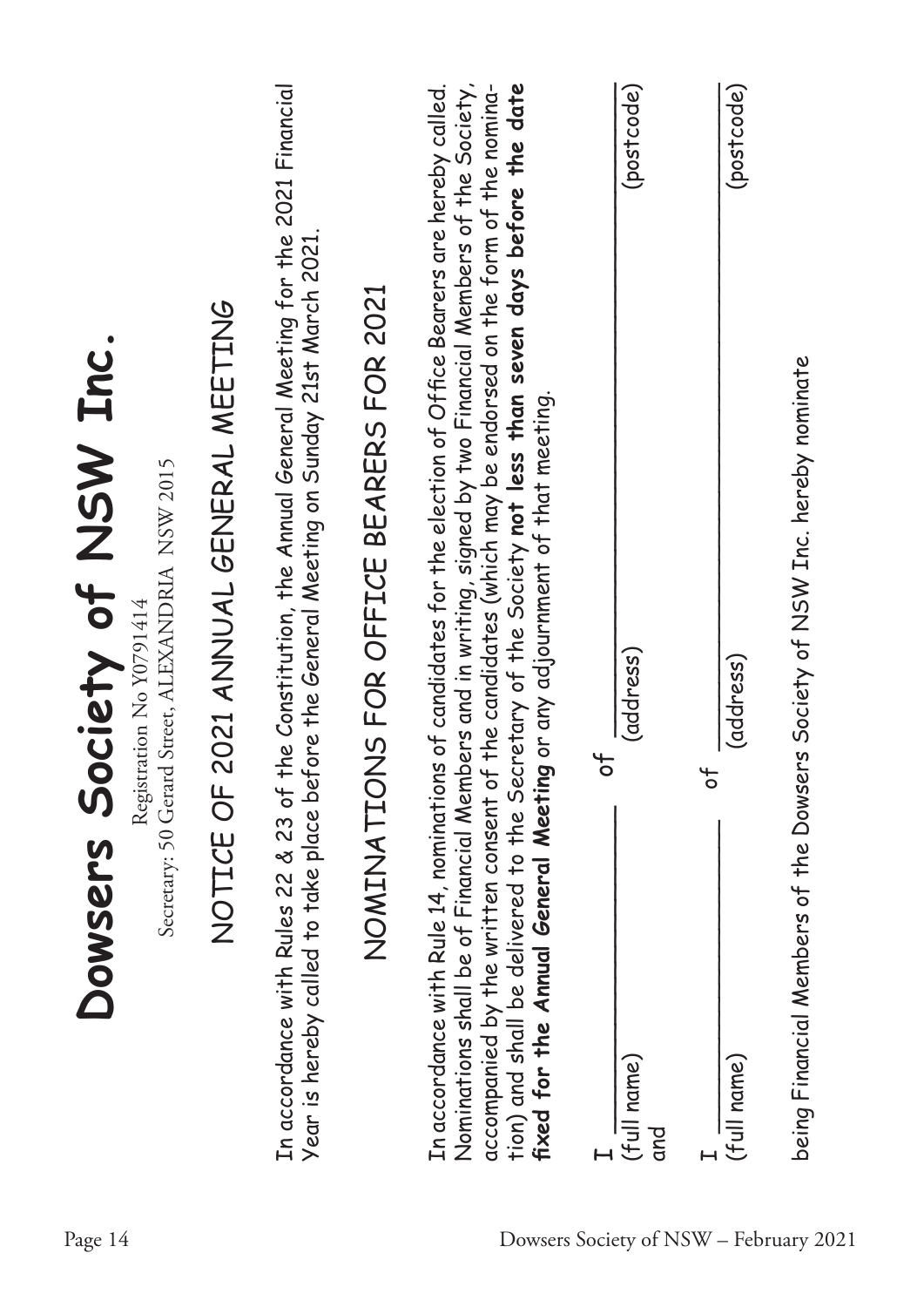|                                                            | 5 <sup>o</sup>                                                                                                                                                                                                                                                                                                                                                                                                                                  |
|------------------------------------------------------------|-------------------------------------------------------------------------------------------------------------------------------------------------------------------------------------------------------------------------------------------------------------------------------------------------------------------------------------------------------------------------------------------------------------------------------------------------|
| (full name)                                                | (postcode)<br>(address)                                                                                                                                                                                                                                                                                                                                                                                                                         |
| Also being a Financial Member, for the position of         |                                                                                                                                                                                                                                                                                                                                                                                                                                                 |
|                                                            | Acceptance Signature of Nominee                                                                                                                                                                                                                                                                                                                                                                                                                 |
| secutive years in office prior to this election.<br>Notes: | 1. As per Rule 13, each council member being proposed must have been an activ <b>e member for at least</b><br>six (6) months prior to their election. Further, the President being proposed shall have served at least<br>one (1) year as a member of council prior to their election. Each member of the council is eligible for<br>re-election. The President is not eligible for re-election as President if they have served three (3) con- |
| further copies of the newsletter.                          | 2. Members non-financial at the AGM will not have any voting rights and after the AGM will not receive                                                                                                                                                                                                                                                                                                                                          |

The Secretary The Secretary<br>Robyn Lee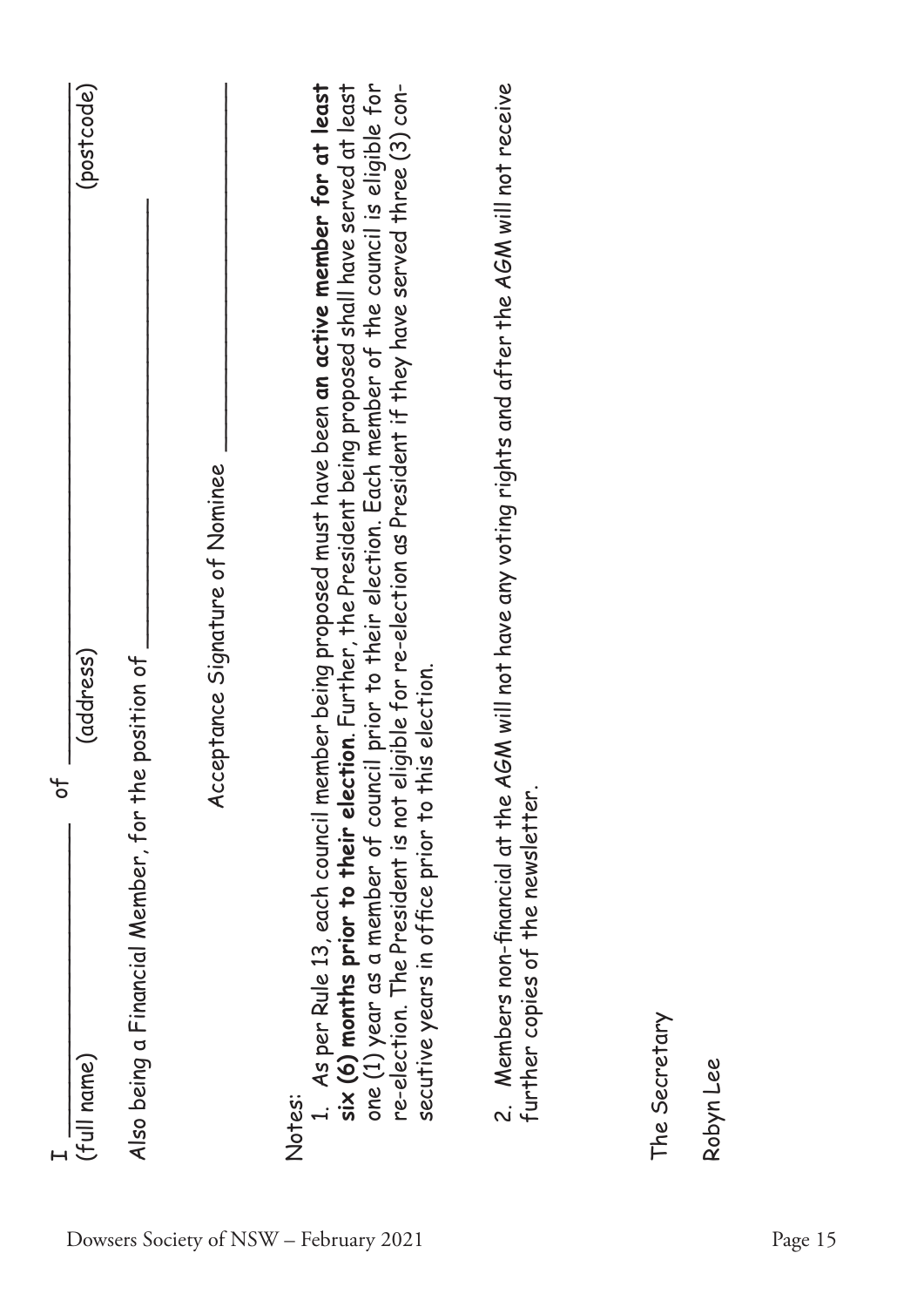According to the Berms, the woman had repeatedly expressed her amazement that a total stranger to the area could so accurately define so many hidden features; things to which only native shamans are privy.

Walking the property several months later, I was drawn to an isolated open field where dowsing indicated a most '*active, uplifting and exciting'*  sort of energy flow.

Verna informed me that they had originally planned to build their house on that spot. I laughed and commented that it would not have been a particularly restful place. On returning to the house, Bob heard of my reaction and roared.

"*Oh, yes,*" he laughed, "*that's where the local school children once had their baseball diamond!*"

In retrospect, I cannot honestly say how, or why, this sort of '*controlled intuition*' works in such circumstances, and view the information garnered as valuable to my avocational archaeology in terms of better understanding various sites and their contents.

**Greigreiche Greigreiche Greiferer Ereignehen Ereignehen** 

# Engage The Moment

*By Veronica Reprinted from Inner Whispers, Dec 2020*

In each life there are moments that define the soul. Often the moment<br>comes in a dramatic way. There may be negative action or reaction. **L** comes in a dramatic way. There may be negative action or reaction. Obviously the list is lengthy but when a '*moment*' arrives it is important to acknowledge it while walking through it.

One can move through a life unaware of their true potential. A moment of clarity may arise, so it is important to engage said moment.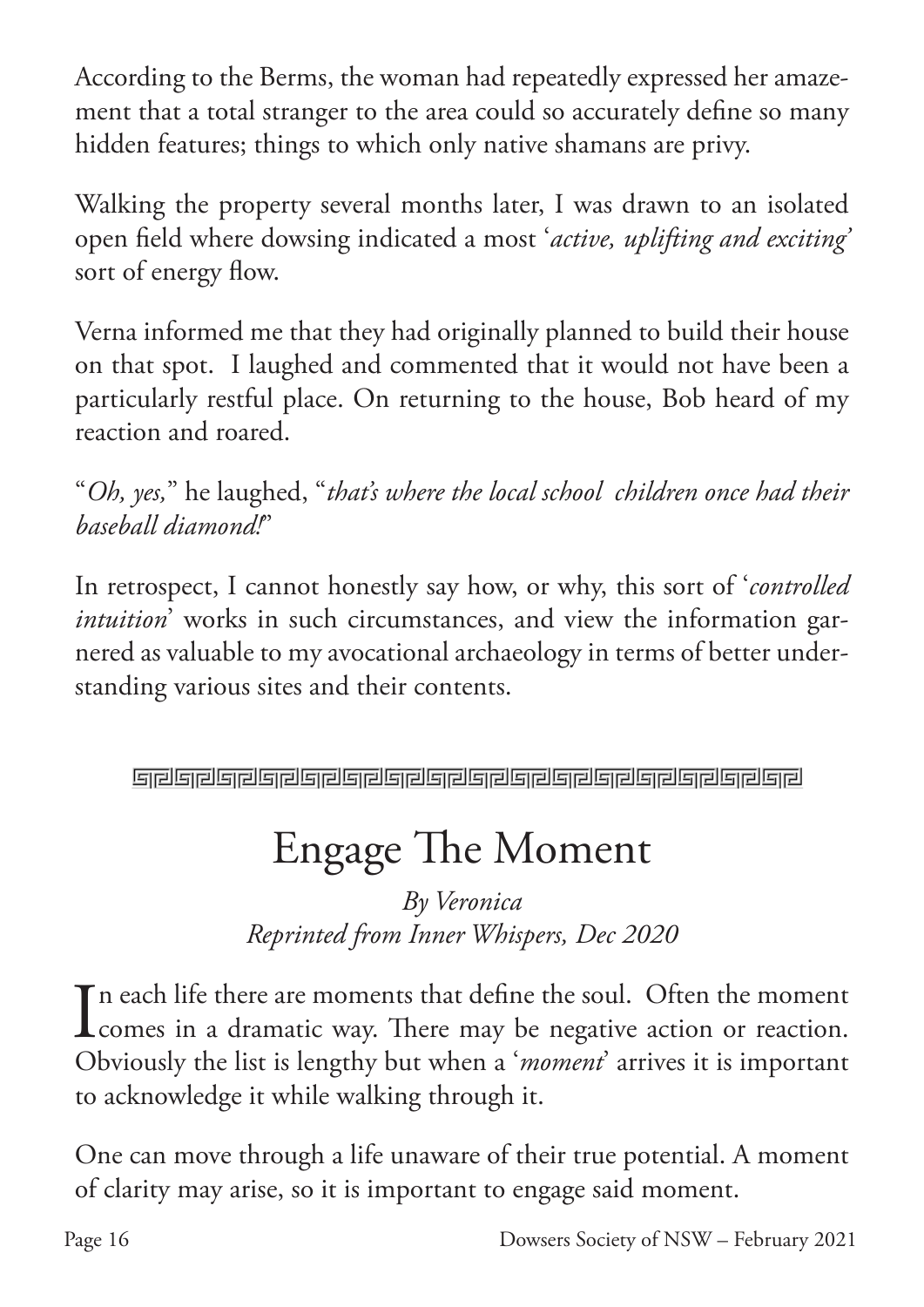

Many start to fear the clarity and will often move away from the opportunity instead of moving through it. This would be unfortunate, to miss the expansion of the experience.

Decide everyday to pay attention to what life throws at you. Do not let it hit you while slipping away. Stay strong while meeting the moment head on.

Even the most difficult of dramas can be enlightening once through it. Calm your fears while knowing that the growth will far out weigh the initial '*uncomfortableness*'.

You are much braver than you realize. Spirit is always there to support. You did not come to this place without a plan of action. Focus, then walk through the event. Not around it, but through it.

If you feel overwhelmed stand still and breathe. Calm down the initial fearful reactions. Most of them are projections from your fear. See through it to the truth of the matter, not the internal images created by fear.

Start now.

Why wait.

Your experience is at hand.

 *~Veronica*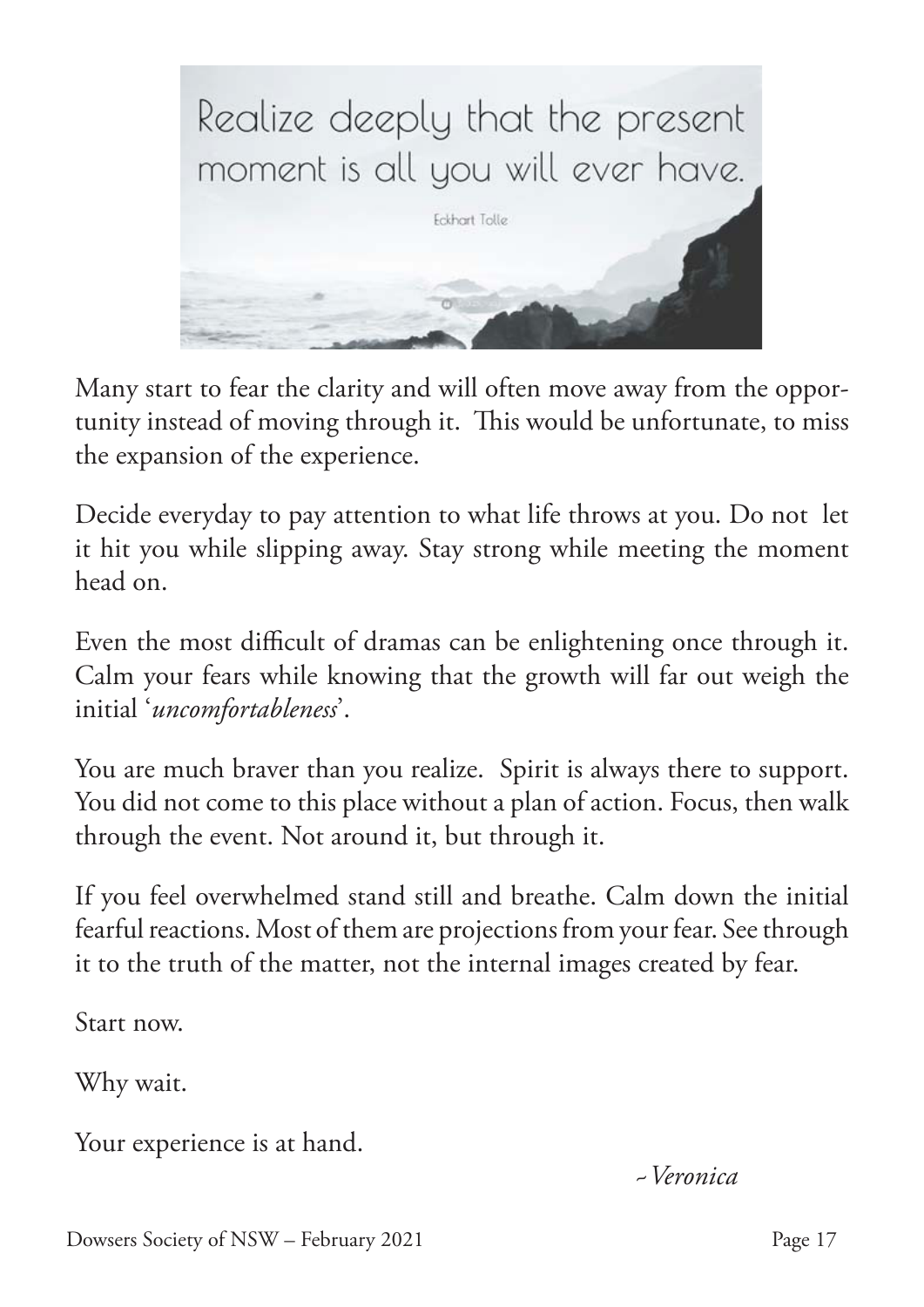### A Day at the Zoo

*By Michael Cranfield Reprinted from the British Society of Dowsers, September 2000*

"*Hello*," said the man's voice over the phone, "*Would you like a day out at the zoo?*"

"*Fine*," I said, "*Can I bring the grandchildren along*?"

"*Well - not exactly,*" he said, '*You see, we want you to find water for us at Edinburgh Zoo - I understand the penguins are getting a bit short!*"

"*If you have any maps or geology reports,*" I said, "*Send them along and I will see what I can do*."

In due course a rather faded, tattered map arrived and some rather depressing geological reports - circa 1950.

Edinburgh Zoo lies on a steep hill called Corstorphine - comprised of volcanic rock, about a mile from the city centre. Not the easiest place to find a source of ground water.



I noted that there was some sandstone

under the adjoining Murrayfield Golf Course, so we tried there first.

Edinburgh in December can be very cold and it was raining with a heavy sleet coming off the sea - it was so horrible that the attempt was abandoned.

In January we visited the Zoo area itself. The map dowsing survey showed four places to look. On arrival, we found that two of these places were impractical to get at.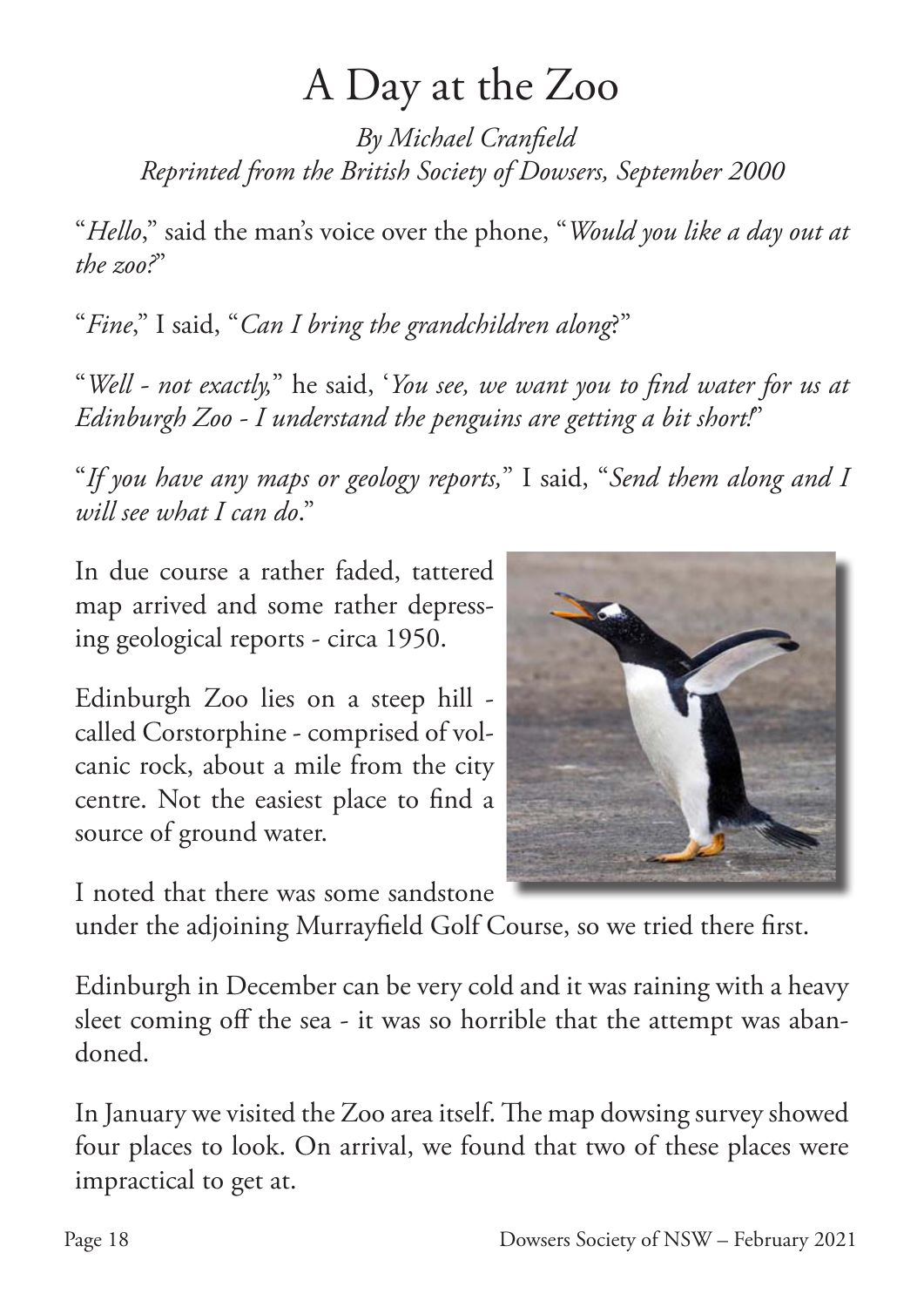Finally we chose a site in the middle of the camel enclosure - but no one seemed very keen to go in there!

By good luck or good judgement, I picked up the water vein just by the service road on the north side of the enclosure - and was able to confirm the approximate depth and flow.

A very helpful Zoo staff showed us round and even pointed out a badger set right on top of Corstorphine Hill.

Despite the very real difficulties, our visit was made pleasant and enjoyable by the staff at the Zoo - and better still, it all ended in success as the enclosed letter shows.

The letter from Professor Roger J Wheater, Director, of the Royal Zoological Society of Scotland reads:

*Dear Michael Cranfield,*

*Thank you very much indeed for your bill, I have pleasure in enclosing a cheque.*

*We note your disclaimer regarding guarantee of your work which in the event has proved unnecessary!* 

*The driller struck water at, I gather, about 150 feet but went on to 250 feet and has found water at a rate of 1,100 gallons per hour. I would be pleased to confirm this at a later stage for your records but we certainly appreciate the work that you have done for us.*

This success of Michael's dates back to 1997 and is but one of many. It makes delightful reading nonetheless and nicely matches his 1999 achievement at Camoustie ahead of the 1999 Open Golf Championship.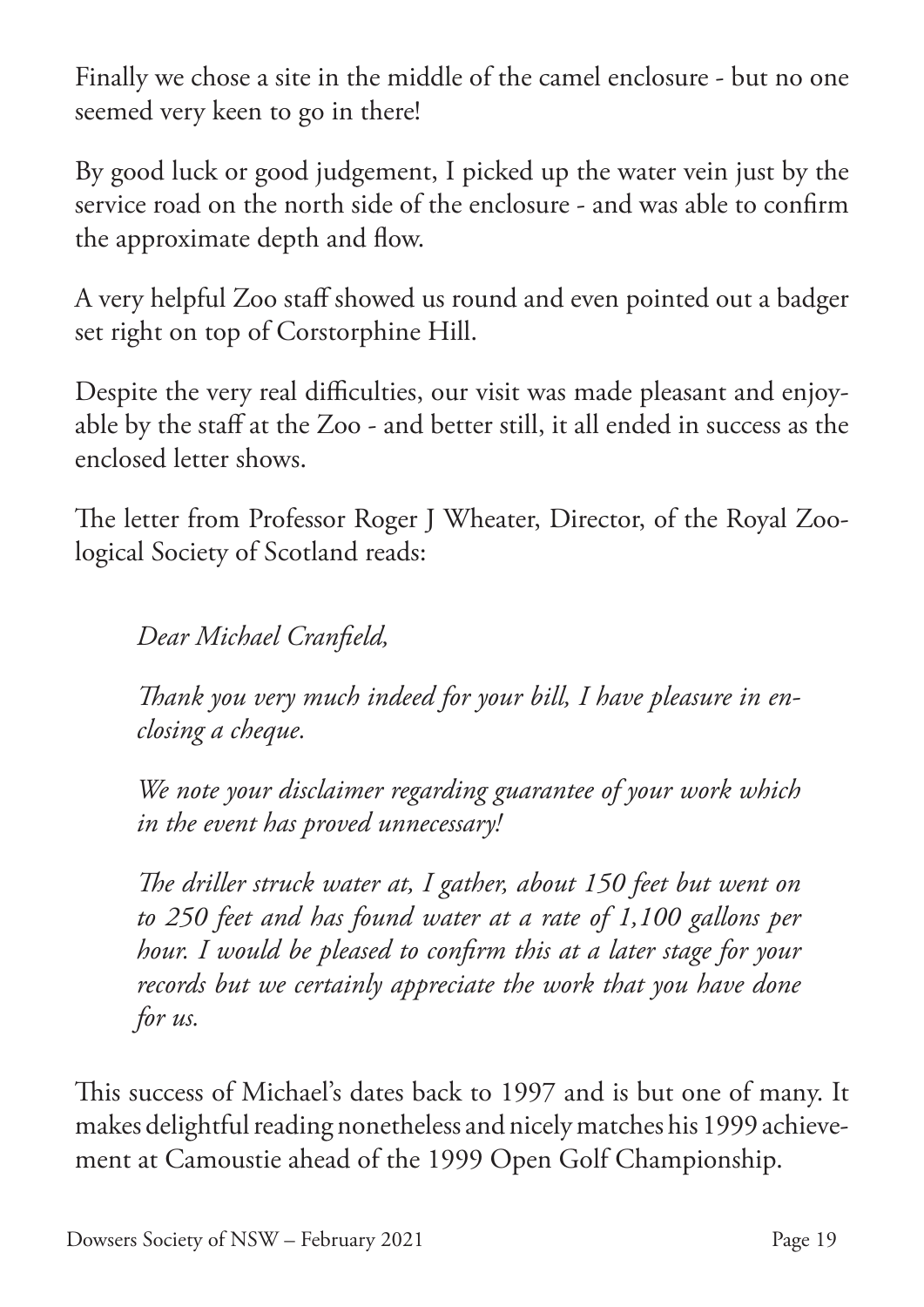# Dowsing for Gold and Submarines

*By H. 0. Busby Reprinted from the British Society of Dowsers, September 1958*

Some years ago I received a sur-<br>
Sveyor's plan from a man 2,000 veyor's plan from a man 2,000 miles away, and was asked to mark on it such spots as gave a reaction for gold formations.

There was a spot marked '*Harry's Shaft'* on the plan and I decided to take that as a starting point. I went



on to an area of land on my property and impressed on my mind that it represented the area on the plan. I took a tree stump to represent the shaft, and put the question to myself: "*Is there a 'pipe' formation carrying gold anywhere near the shaft?*"

My L-rod gave me a direction at once. I walked out until the rod indicated a rough circular area which represented to me a pipe or old buried geyser. I marked this spot (No. 1). Then put the same question at the spot, i.e., "*Is there another pipe?*" And another spot was indicated from it (No. 2). I took a bearing with a prismatic compass from the stump to No. 1, and a second bearing from No. 1 to No. 2. The distances from stump to No. 1, and from No. 1 to No. 2 were then measured, each one was round about 100 yards. I also marked other spots on the plan.

I returned the plan to the sender, giving the bearings and distances to the two above-mentioned spots. He wrote to me saying that he had taken the surveyor out, and the spots had been marked on the ground. Would I fly over and check up? I did so, and was taken out to the area.

On arrival I asked for '*Harry's Shaft*' and was taken to it. I mentioned that it was the point from which I had located the two spots. I put the same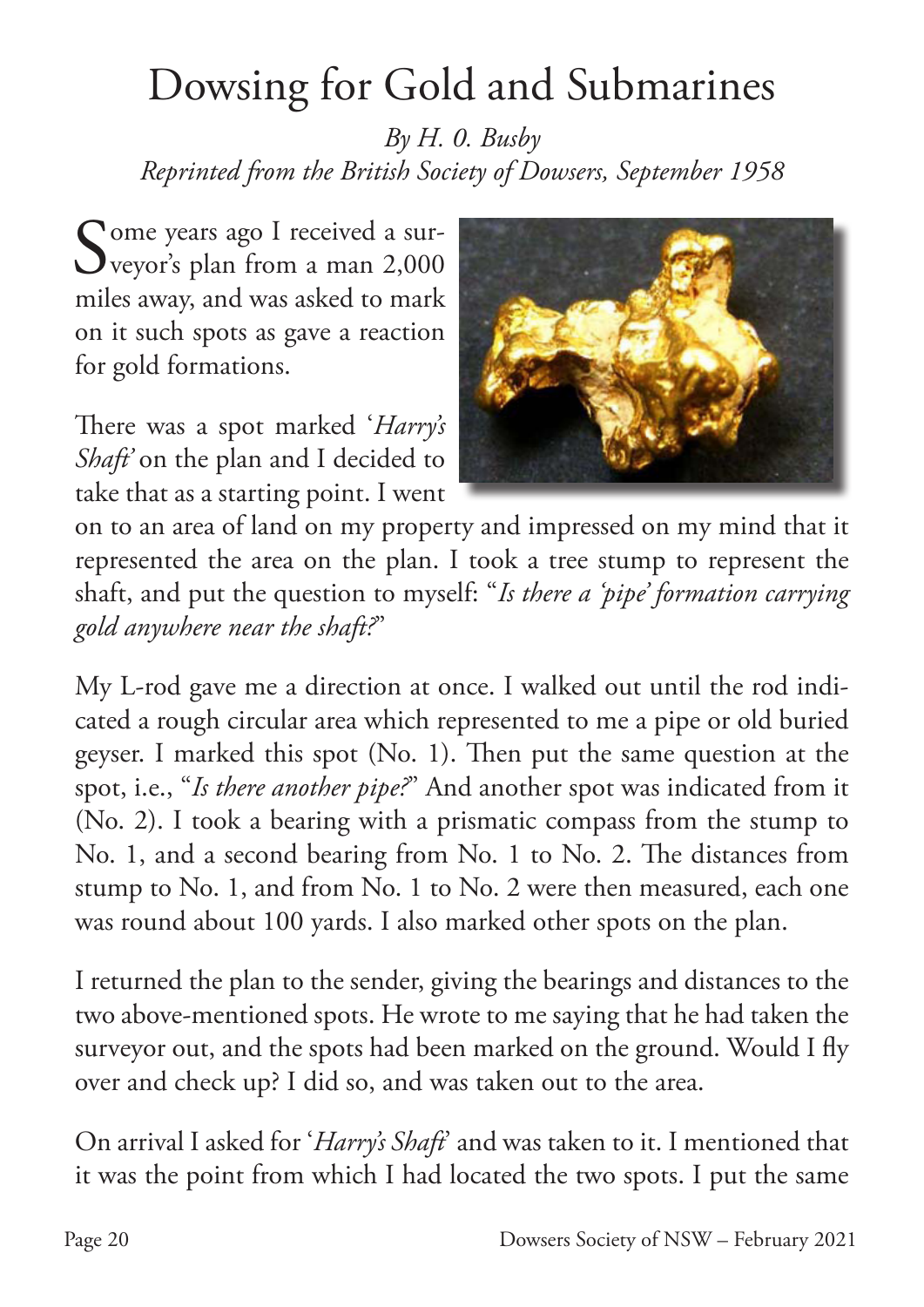question to myself as at first. My rod gave an indication which I followed until a circular area was indicated. Then it was pointed out to me that a small heap of stones a couple of feet away from the circle was the surveyor's mark. I set off to look for the No. 2, having put the same question to myself and got an indication.

I arrived at a similar type of circle, and was shown a similar small pile of stones under a small bush within the circle. These two points were exact as marked down 2,000 miles away. I had never been in that State before so had no possible knowledge of it. I had not met any of the people in the party before that day so there was no possibility of mental transference, also all particulars had been sent by letter weeks before. Furthermore the party walked behind me so gave no indication of direction.

On the plan a large open cut was marked and referred to as an old mine from which a large amount of gold had been taken many years before, eleven tons was the amount told me. I had carried out a dowsing survey of this mine at home, which showed me that the gold appeared to have come from a pipe at one end of the cut which had not been found previously.

I had also noted that a drive or tunnel had been put in searching for it, but had missed. The party consisting of the owner of the lease, two old miners, and myself walked up to this old mine. I mentioned that I thought that I had noted this old drive, one of the miners said "*It is there all right and I have been in it*."

In the case of other points marked on the plan all were correct on the ground. As far as I know no work was done to prove the presence of gold, but the dowsing was definitely proved correct. This successful use of an area of land to represent the area on the plan can only have been due to action on a mental plane, nothing below the surface of the area used had any effect on the rod during the time of use.

Another instance of success which cannot be ascribed to any physical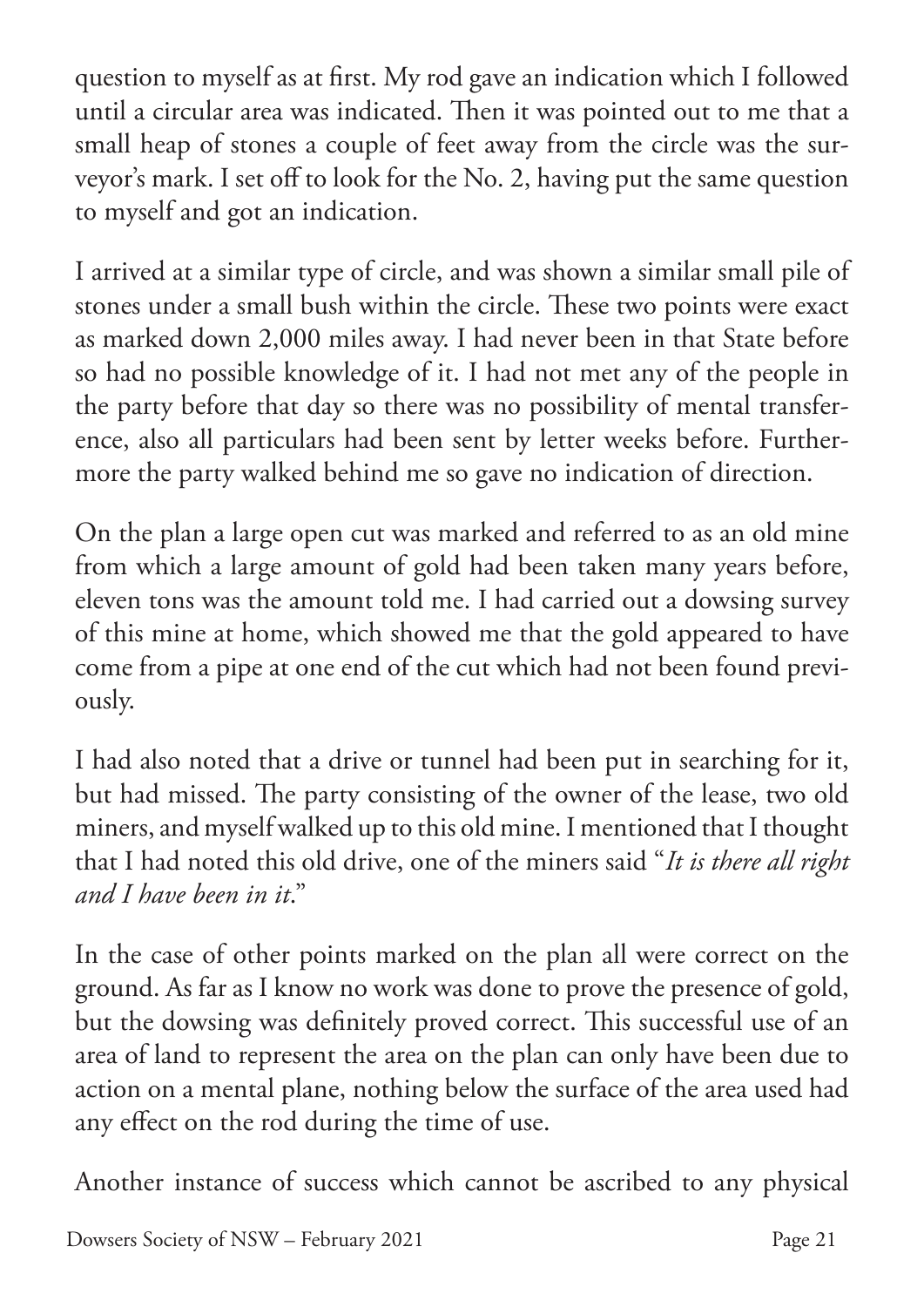contact took place during WW II.

I happened to be near the coast and, as my habit was, used to ask myself if there were any Japanese ships about.



I seemed to pick up one which did not seem to be a warship coming down from the North, and asked myself: "*Is it carrying small submarines?*" I got an affirmative reply through the rod used and counted four of them.

I followed the ship down and when it appeared about opposite to a certain rather important strategic point it seemed to launch the subs (submarines). During the night. I rang up a friend who had a naval contact and told him what had seemed to happen. He wrote and said that he had handed on the information.

Much later he told me that he had met his naval friend and asked him if the subs. were really there, the answer was: "*Yes. We sank three of them and the fourth ran on rocks and was wrecked*."

Just at that time one of my employees had joined a volunteer force and was stationed on a gun at the particular spot. Shortly after I had sent on the information he was on leave. I asked him if he had had any excitement lately.

He replied "*Yes, we were ordered to 'stand to' all night as subs. had been seen in the bay.*" A few months ago I met an engineer who had done a lot of work for the Navy during the war, and while there, had heard that some man had located subs. with a divining rod.

$$
\sim H. \ 0. \ Busby
$$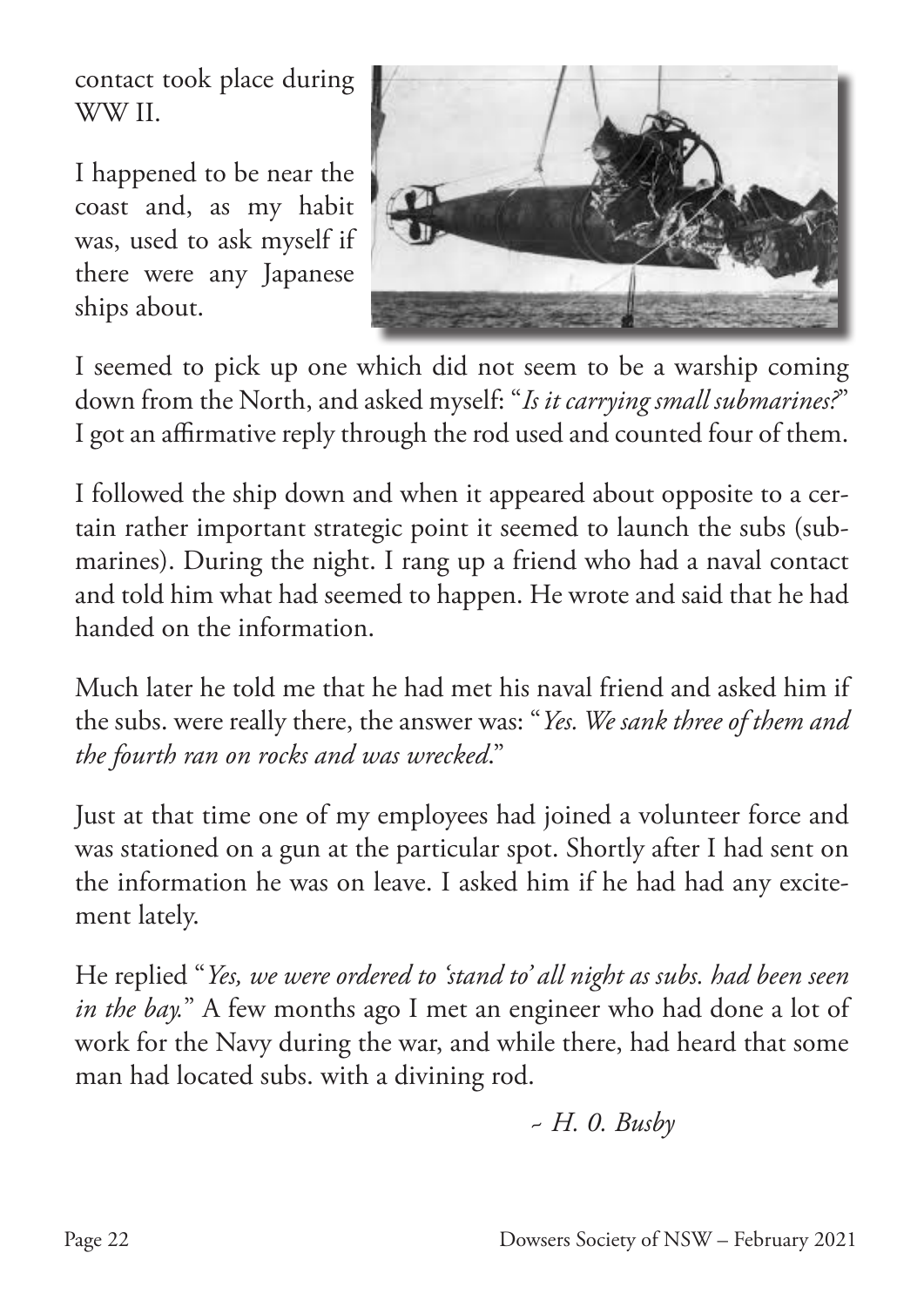| z∽≩<br>ᅆ<br>ဖာဝပ                                         | Surname:    |                 |                 | Postcode: |            |        | \$40.00 Renew, ordinary member                   | \$35.00 Renew concession member<br>\$5.00 Additional family member | \$50.00 Enrol a new friend as a gift        |                        | Tear off here and mail with your payment |                                          |
|----------------------------------------------------------|-------------|-----------------|-----------------|-----------|------------|--------|--------------------------------------------------|--------------------------------------------------------------------|---------------------------------------------|------------------------|------------------------------------------|------------------------------------------|
|                                                          |             |                 |                 |           |            |        |                                                  |                                                                    |                                             |                        |                                          |                                          |
| Society of NSW Inc<br>Membership Renewal Form<br>Dowsers | First name: |                 |                 | State:    | Mobile:    |        | If you have paid last year, your renewal is free | rder to:<br>Send form with Cheque or Money o                       | C/Maureen Flowers, Unit 1, 12-14 Matthew St |                        | membersdowserssociety@gmail.com          | - See overleaf for Direct Deposit option |
| Dowsers Society of NSW - February 2021                   | Title:      | Address line 1: | Address line 2: | Suburb:   | Telephone: | Email: |                                                  | Dowsers Society of NSW Inc                                         |                                             | Hunters Hill, NSW 2110 | Page 23                                  |                                          |

I I Г П I

ı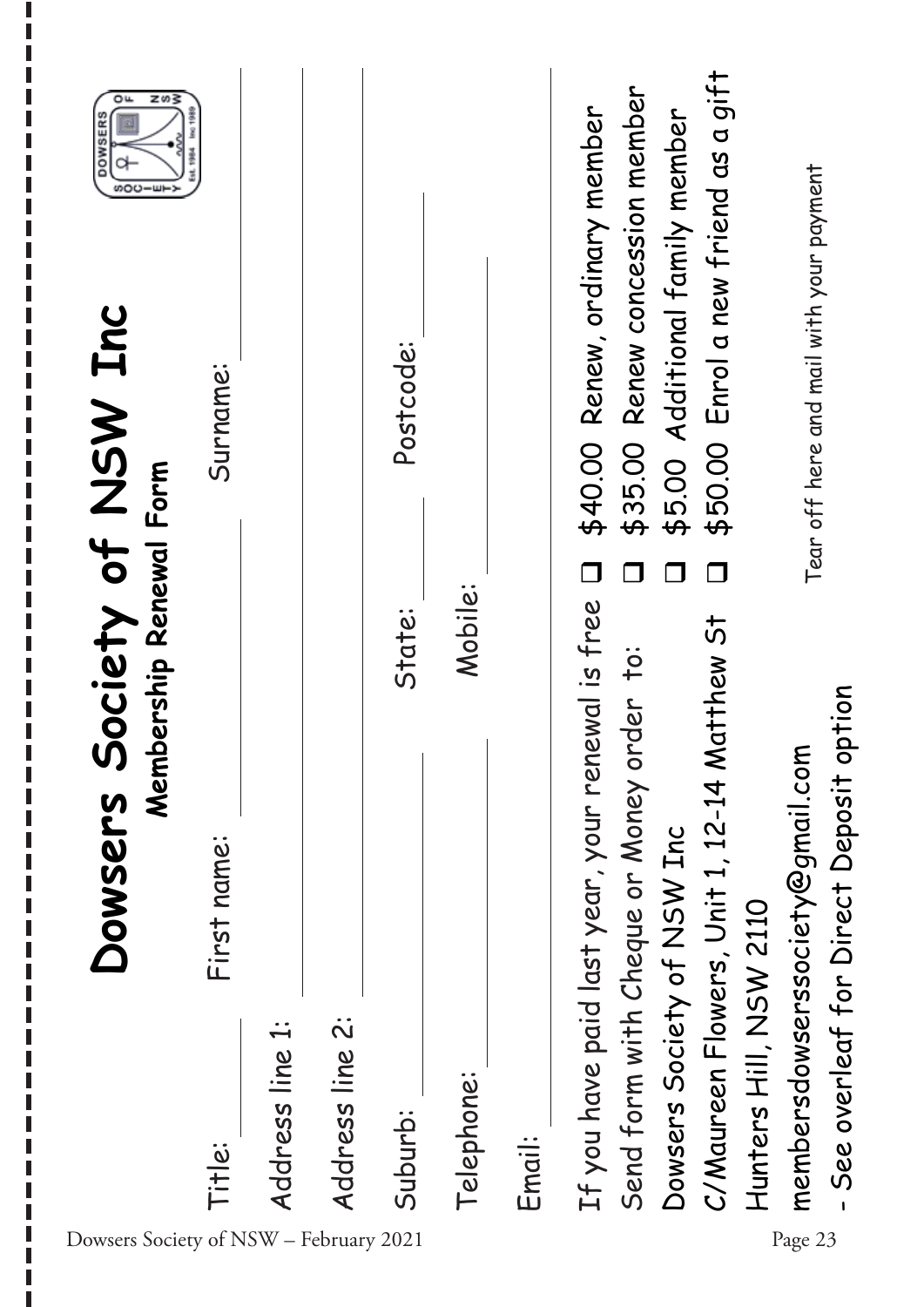# Your Membership Renewal is now due.

You may remember that last year, due to the hardship related to the Covid-19 situation, we offered a free membership to everyone so that Covid-19 situation, we offered a free membership to everyone so that those members who paid in 2020 were given their 2021 membership free, and those members who paid in 2019 were given a free extension to 31 Dec 2020.

Therefore if you have not paid since 2019, you will shortly receive an email reminder to renew your membership now, in order to continue receiving your newsletter.

You can tear off and send the Membership Renewal Form, located on the other side of this page, with a cheque or money order made out to Dowsers Society of NSW Inc.

However, our preferred method of payment is by bank deposit. Just make sure to mention your name on the deposit, so we know who has renewed.

Details of our account are as follows: (Please do not send cash)

| Account name:   | Dowsers Society of NSW Inc  |
|-----------------|-----------------------------|
| BSB:            | 032 298                     |
| Account number: | 173532                      |
| Bank:           | Westpac Banking Corporation |

#### **Important: make sure to put your name as a reference**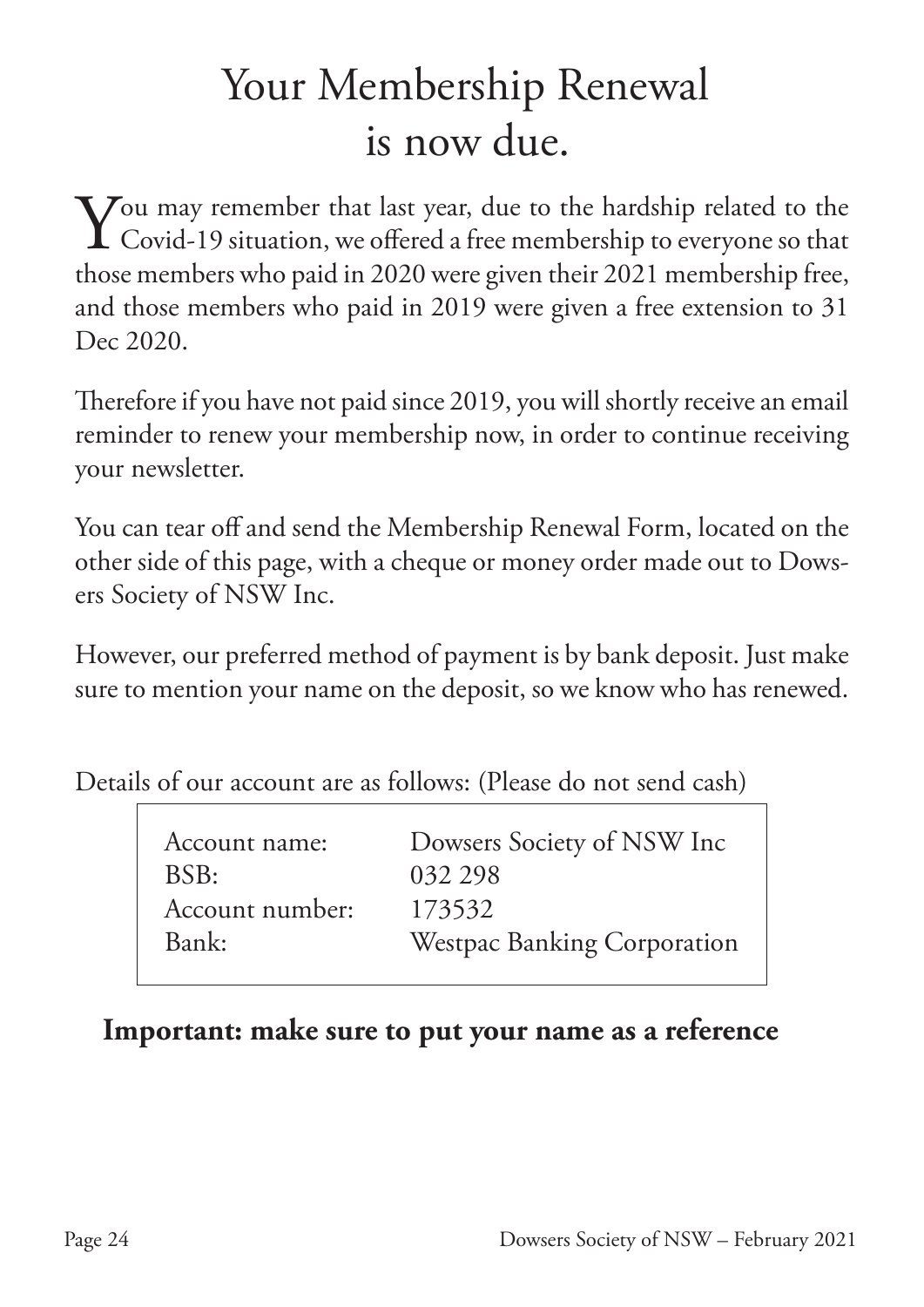

Library News

Book review:

#### **The Art of the Pendulum by Cassandra Eason**

Cover blurb:

Beginning with the basic theories and practices of dowsing, Eason reveals techniques for finding lost objects, healing, identifying energy fields, and even making sound personal decisions about career, family, and money.

She also identifies ways in which dowsing can help us tune in to the psychic world. Learn about the properties of different pendulums and how to choose the best one for your purposes.



Gain experience and develop skills for a confident future practice. An excellent introduction to this age old divination technique.

#### **Remember, our catalogue is available online for browsing at your convenience at:**

https://cloud.collectorz.com/271940/books

You will need to type this into your browser the first time, then bookmark it for future use. There are various ways to view the books, from image to list form, and you can search for something in particular.

 *~ Helen*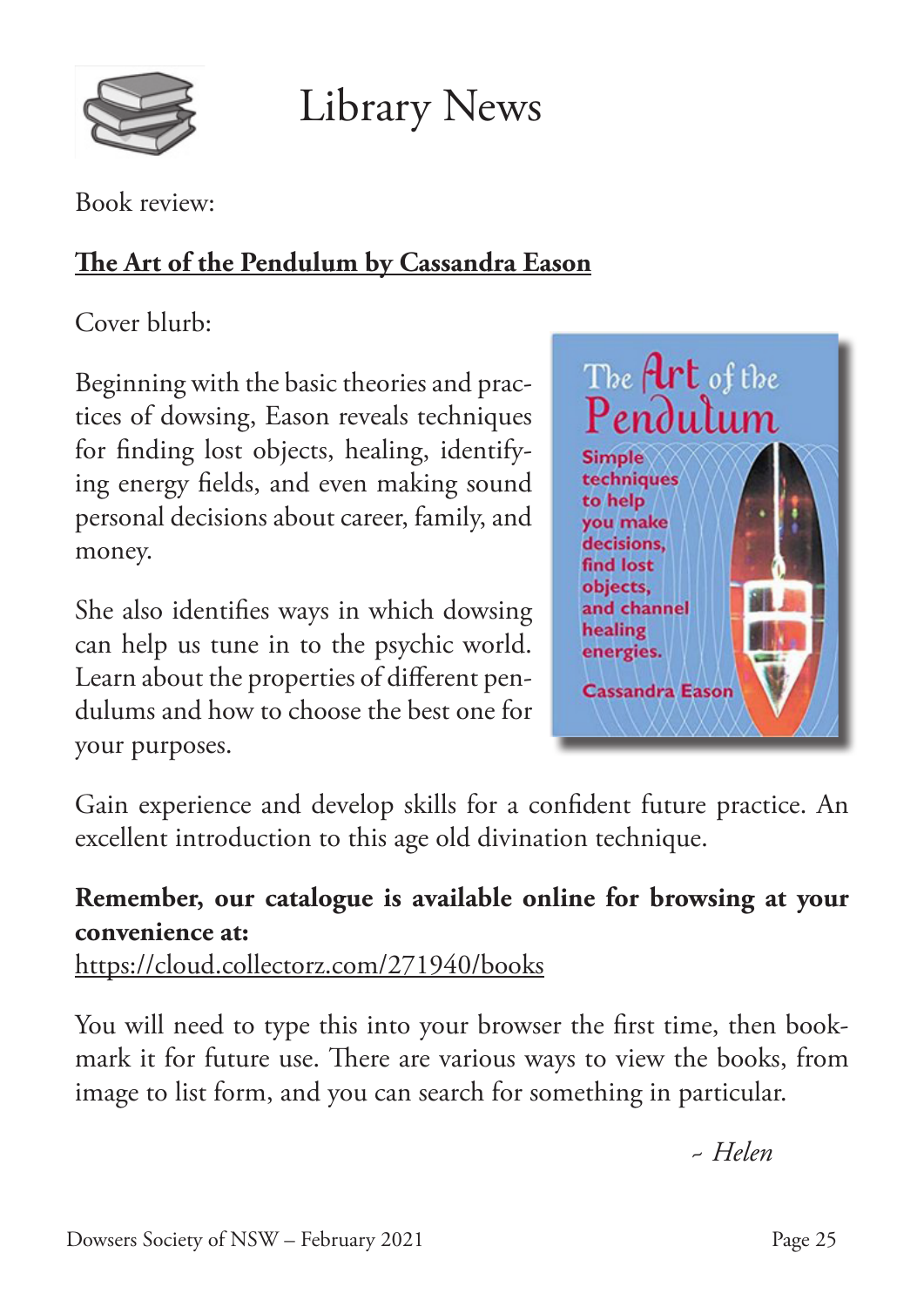# Speaker for March 21st, 2021 Alex Hawthorne - Jin Shin Jyutsu -

The Japanese art of Jin Shin Jyutsu enables us to simply and effectively harmonize our bodies' natural energy systems. Also known as the '*Art of Happiness'* and the '*Art of Longevity*', it enables us to keep healthy, happy and youthful.



Emotional / mental patterns such as worry, anger, pretence and physical over-exertion can cause these energy flows to stagnate, become over-rapid or divert from their

natural pathway and cause pain. Using our hands, we can re-establish the harmony of these vital flows once again to ameliorate and sometimes remove the causes of acute and chronic health issues.

During our talk we will cover a brief history of how this ancient art was rediscovered by Master Jiro Murai in the early Twentieth Century and we'll practise a few sequences together so that you have the opportunity to feel the energy move in your own body.

As a practitioner and eternal student of this gentle art for over twenty years, my health and life have steadily improved and by practising a few of the simple self-help sequences, I hope to share with you some tips to maintain and improve your own health and well-being.

More information can be found at jinshinjyutsu.com or on my own website: earthessencelandscape.com.au